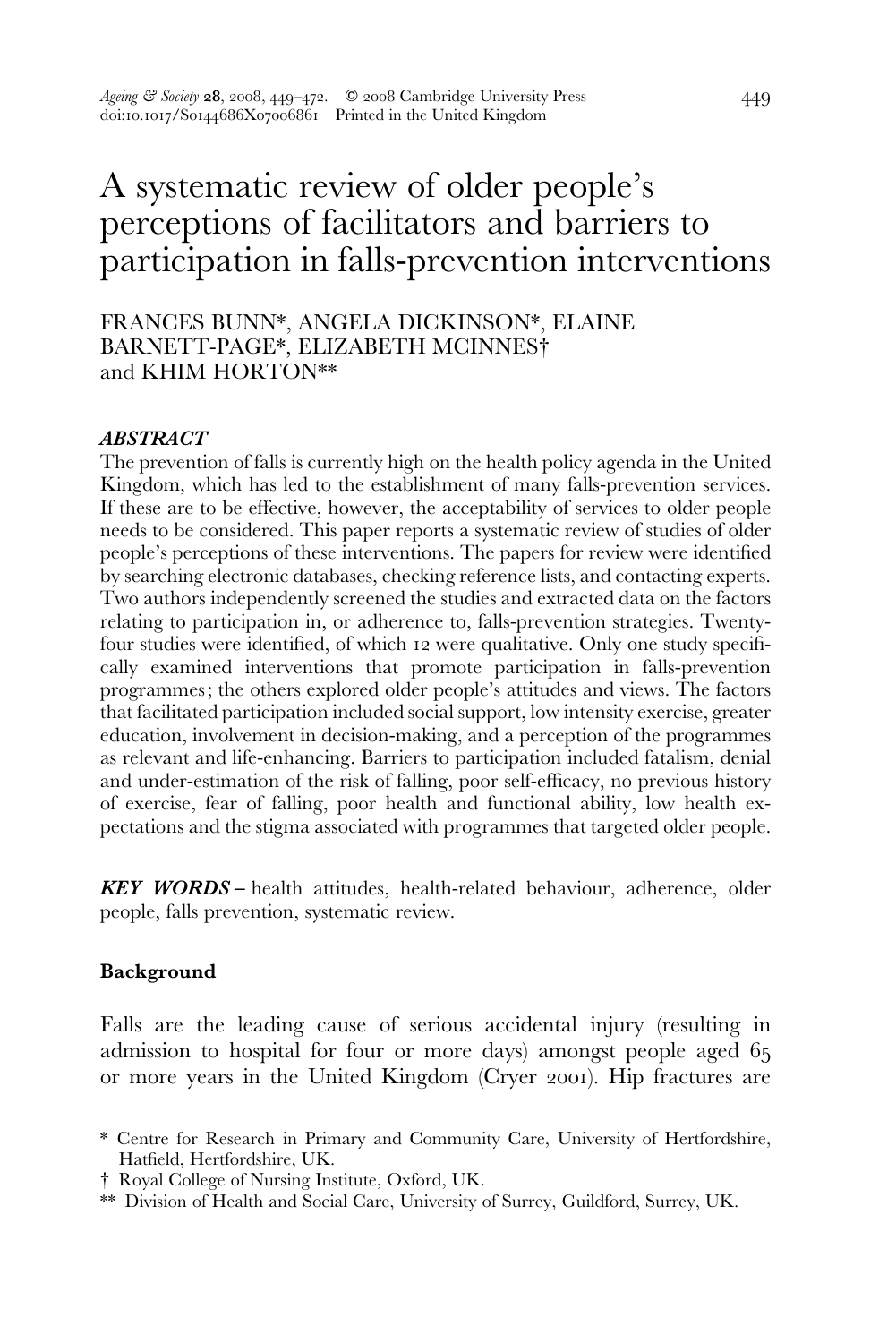an especially grave complication of falls in older adults, and result in more hospital admissions than any other type of injury (Jensen et al. 1982), which during 2000 cost the National Health Service (NHS) in England around  $f_{1.7}$  billion (Easterbrook *et al.* 2001). There is a 10–20 per cent reduction in expected survival in the first year following a hip fracture (Cummings et al. 1985; Magaziner et al. 1989; Lu-Yao et al. 1994), and roughly one-half of survivors never recover normal function (Magaziner et al. 1989). Falling can also have serious psycho-social consequences, such as increased anxiety and depression, and can raise the fear of falling and reduce activity (Chandler et al. 1996; Lachman et al. 1998; Yardley and Smith 2002). The prevention and management of falls in older people is a key target of the Department of Health (DOH 2001), and national guidelines on the topic have recently been produced by the UK National Institute for Health and Clinical Excellence (NICE 2004).

Older people are at particular risk of falls and fall-related injuries. Physiological changes with age, such as osteoporosis, postural instability, gait disturbances, diminished muscle strength, poor vision and cognitive impairment, as well as multiple medications, are all risk factors for falling. Environmental hazards, such as steps, stairs, beds, baths, showers, lighting, loose rugs, and the absence of grab rails and banisters, have also been identified as contributing to falls (Parker, Twemlow and Pryor 1996; Lilley, Arie and Chilvers 1995; Cryer 2001). Apart from the injury sustained in the fall, there are other potential consequences, such as loss of mobility, increased dependency and disability, hypothermia, pressure-related injuries and infections (DOH 2001).

In recent years, much attention in health-promotion research and in health care has focused on falls and falls prevention among older adults. In particular, several trials and systematic reviews have investigated the effectiveness of various falls-prevention strategies, and shown that effective interventions include multi-disciplinary, multifactorial risk-factor screening and intervention programmes, muscle strength and balance training, individually-tailored home exercise programmes, home modification, Tai Chi programmes, medication review, and the follow up of patients who have fallen (Cryer 2001; Easterbrook et al. 2001; Gillespie et al. 2003; Parker, Gillespie and Gillespie 2005). Previous reviews have concentrated on quantitative evaluations of effectiveness, however, and have neglected the patients' views about the acceptability of the programmes. As a result, service or guideline developers have little information by which to improve acceptability or adherence.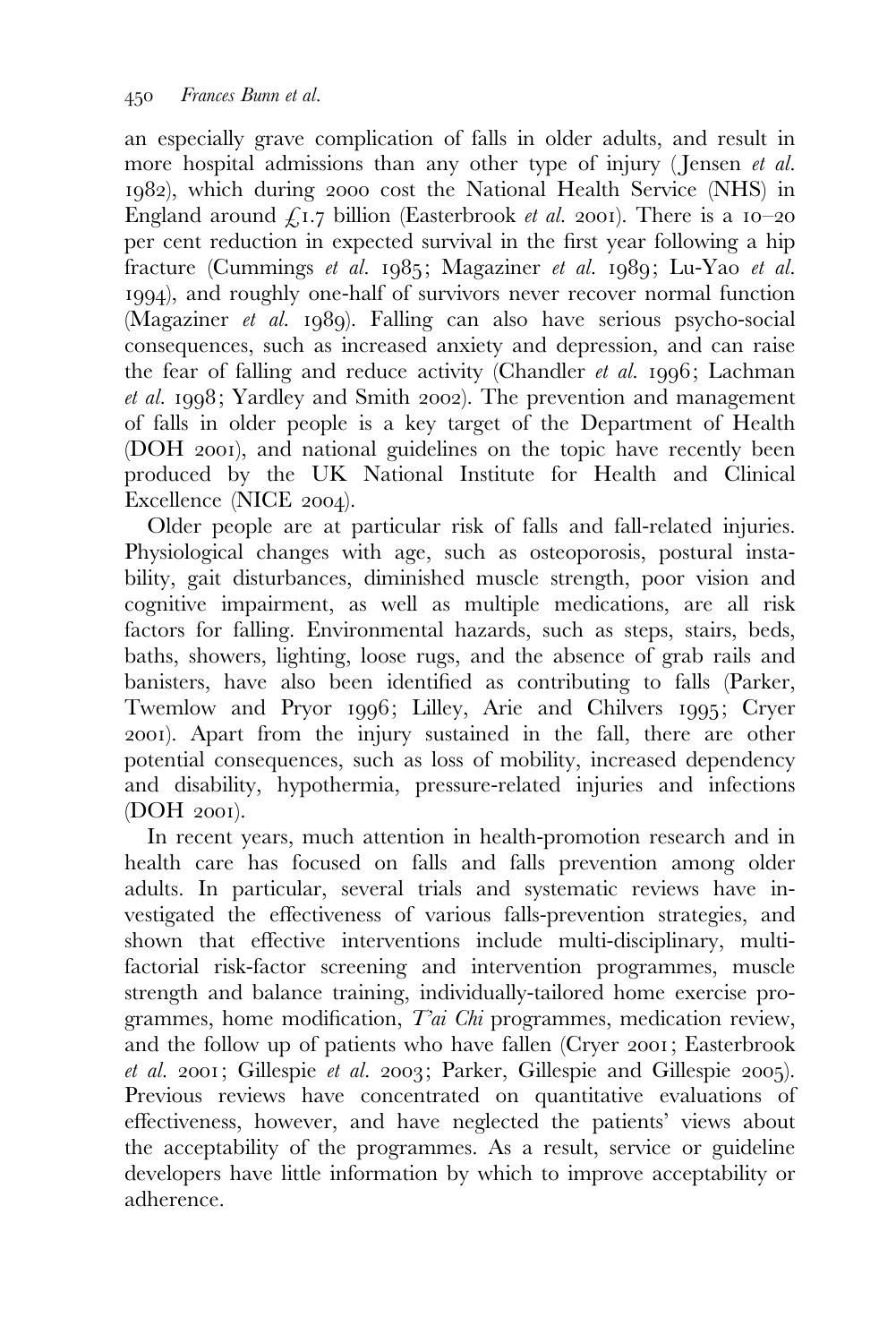## Aims and objectives

The aim was to undertake a systematic review of the research evidence on the barriers and facilitators which influence older people's participation in, and adherence to, falls-prevention programmes and interventions, and to identify the measures that promote acceptance. The exercise was expected to identify examples of good practice. Five review questions were to be asked of each published report:

- 1. What influences whether older people participate in falls-prevention programmes?
- 2. What factors prevent older people from taking part in falls-prevention programmes?
- 3. What do older people perceive to be the benefits of falls-prevention programmes?
- 4. What interventions are effective in promoting participation in fallsprevention programmes ?
- 5. What are the key components of successful interventions for promoting participation in falls-prevention programmes?

# The search strategy and coding

The studies of interest were those that evaluated interventions to promote adherence to, or participation in, a falls-prevention programme or strategy, and that identified the factors that influenced whether older people participated and were compliant. Further details of the inclusion criteria are provided in Table 1. We searched for all potentially relevant literature, both published and unpublished, with no date restrictions, and included relevant evidence regardless of country of origin. In order to find all potential studies we used a broad, topicoriented approach. Methodological search filters were not used, as many non-randomised studies are not key-worded by study design (Peersman et al. 1998). The search terms were both free-text and 'medical subject heading' (MeSH) terms and they were combined with the appropriate Boolean operators. Details of the search terms and the databases that were searched are given in Table 2. In addition, lists of references in the selected papers were checked for otherwise unfound contributions. To identify unpublished or grey literature, we contacted field researchers and experts, including the guideline development group of NICE. The searches were conducted in January 2005.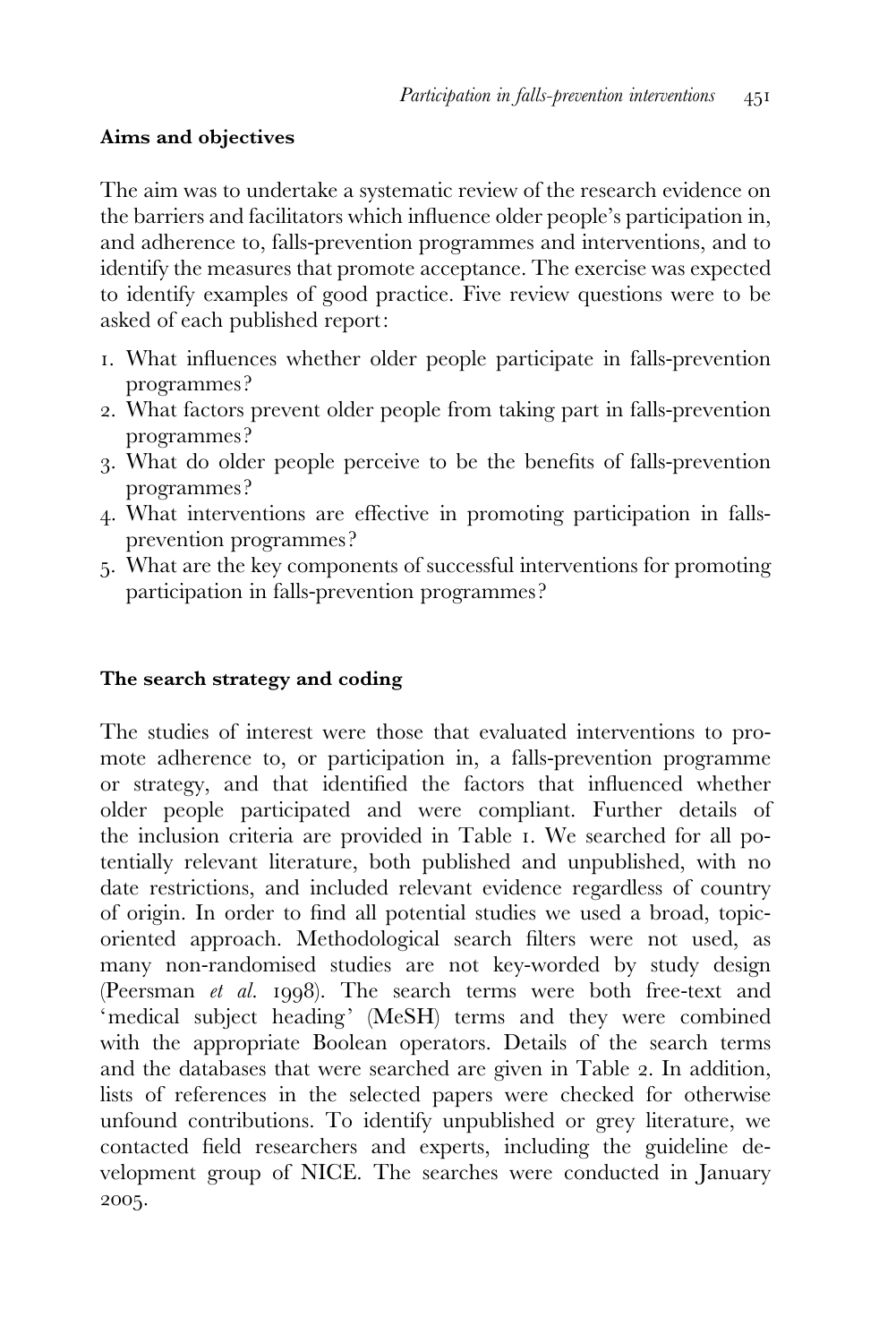| Attribute     | Intervention studies                                                                           | Other studies of facilitators and barriers                                                                                              |
|---------------|------------------------------------------------------------------------------------------------|-----------------------------------------------------------------------------------------------------------------------------------------|
| Type of study | Randomised-control trials, controlled<br>trials, controlled before/after studies               | Any type, including non-intervention<br>and qualitative.<br>Excluding editorials/policy documents/<br>single case studies.              |
| Participants  | Older people (mainly aged $65 + \text{ years}$ )                                               | Older people (mainly aged $65 + \text{ years}$ )                                                                                        |
| Intervention  | Main focus: intervention to promote<br>participation in falls-prevention pro-<br>grammes       | Examining barriers and facilitators<br>to participation in programmes/inter-<br>ventions.                                               |
| Setting       | All settings (including A&E/care home/<br>hospital)                                            | All settings (including A&E/care home/<br>hospital)                                                                                     |
| Outcomes      | Rates of compliance/adherence with<br>programme/strategy<br>Predictors of compliance/adherence | Measures of/self reports of barriers/<br>benefits of participation.<br>Participant views/experiences of falls<br>prevention-strategies. |
|               | Participants' views and experiences of<br>programme/strategy                                   |                                                                                                                                         |

# T ABLE 1. Inclusion criteria for the systematic review

 $Note: A&E$  Accident and emergency hospital departments (= casualty wards).

## T ABLE 2. The search strategy

| Search terms and sequence                                                                                         |
|-------------------------------------------------------------------------------------------------------------------|
| $\#$ I. (fall or falls or falling or faller* or fallen or slip or trips or tripped).<br>$#_2$ , accidental falls. |
| $\#$ 3. femoral neck fractures. $\#$ 4. ( $\#$ I or $\#$ 2 or $\#$ 3).                                            |
| $\#$ 5. (old or older or senior* or elder* or aged or geriatric* or middleage*) $\#$ 6. (#4 and #5)               |
| #7. (impact* or psycholog* or psychosocial or emotion or experience* or subjective* or status                     |
| or perception* or consequence* or sequelae or effect* or meaning* or rating* or view*)                            |
| #8. $(\#6 \text{ and } \#7)$                                                                                      |
| Abstract databases searched                                                                                       |
| AMED (Allied and Complementary Medicine Database) 1985–2005                                                       |
| CINAHL (Cumulative Index to Nursing and Allied Health Literature) 1982–2005                                       |
| CCTR (Cochrane Controlled Trials Register) Cochrane Library Issue 1, 2005                                         |
| DARE (Database of Reviews of Effectiveness); Cochrane Library Issue 1, 2005                                       |
| HTA (Health Technology Assessment Database) 1988-2005                                                             |
| HMIC (Health Management and Information Consortium) 1983–2005. Includes the database of                           |
| The King's Fund (London), the Department of Health Library and Information Service, and                           |
| The Nuffield Institute for Health (Leeds).                                                                        |
| MEDLINE $1966 - 2005$                                                                                             |
| UK National Research Register (Issue 1 2005).                                                                     |
| NHS Economic Evaluations Database 1968–2005                                                                       |
| PsychInfo $1872-2005$                                                                                             |
| SIGLE (System for Information on Grey Literature) 1976–2005                                                       |
| ZETOC (British Library Electronic Table of Contents) 1993–2005                                                    |

All citations identified by the above searches were downloaded into an Endnote database. Two authors independently screened the titles and abstracts against the inclusion criteria and extracted data from the full papers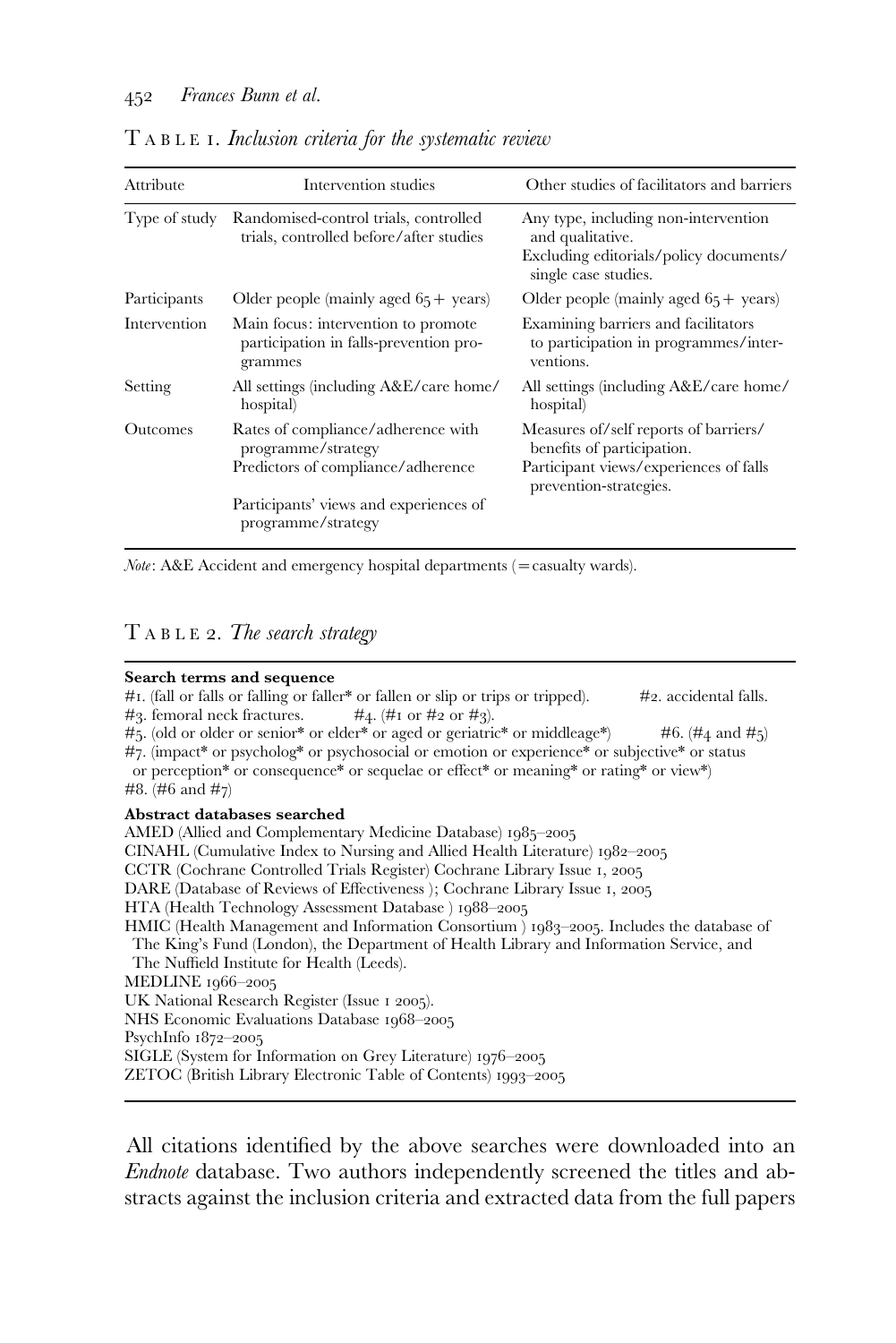| Study type                         | Scoring strategy and criteria                                                                                                                                                                                                                                                                                                                                                                                                                                                                                                                                                                                                                                                                                                                                                                                                                                                                                                      |  |  |  |  |
|------------------------------------|------------------------------------------------------------------------------------------------------------------------------------------------------------------------------------------------------------------------------------------------------------------------------------------------------------------------------------------------------------------------------------------------------------------------------------------------------------------------------------------------------------------------------------------------------------------------------------------------------------------------------------------------------------------------------------------------------------------------------------------------------------------------------------------------------------------------------------------------------------------------------------------------------------------------------------|--|--|--|--|
| Randomised-controlled<br>trials    | Quality scoring:<br>Allocation to treatment groups concealed<br>Study blinded, if possible<br>All randomised participants included in the analysis (intention to treat)<br>Withdrawals/drop-outs, reasons given for each group                                                                                                                                                                                                                                                                                                                                                                                                                                                                                                                                                                                                                                                                                                     |  |  |  |  |
| Cross-sectional<br>studies/surveys | Quality scoring:<br>Selected subjects are representative (all eligible or a random sample)<br>80 per cent or more agreed to participate<br>Exposure/outcome status ascertained in a standardised way                                                                                                                                                                                                                                                                                                                                                                                                                                                                                                                                                                                                                                                                                                                               |  |  |  |  |
| Qualitative studies                | Assessed on seven criteria, scored as 'yes', 'no', 'partly' or 'unclear':<br>Scope and purpose, e.g. clearly stated question, clear outline of<br>theoretical framework<br>Design, $e.g.$ discussion of why particular approach/methods chosen<br>Sample, e.g. adequate description of sample used and how sample<br>identified and recruited<br>Data collection, e.g. systematic documentation of tools/guides/<br>researcher role, recording methods explicit<br>Analysis, e.g. documentation of analytic tools/methods used, evidence<br>of rigorous/systematic analysis<br>Reliability and validity, $e.g.$ presentation of original data, how<br>categories/concepts/themes developed and were they checked by<br>more than one author, interpretation, how theories developed,<br>triangulation with other sources<br>Generalisability, $e.g.$ sufficient evidence for generalisability or limits<br>made clear by author(s) |  |  |  |  |

T ABLE 3. Core principles of quality assessment for main study designs

onto a specially designed form. Disagreements were resolved by discussion. Two reviewers independently assessed the quality of the selected studies using design assessment checklists. The quality criteria were informed by several sources (Higgins 2006; Thomas et al. 2003; Spencer et al. 2003) and are similar to established tools (Mays and Pope 1995; Giacomini and Cook 2000). The core quality-assessment principles are summarised in Table 3.

The papers were categorised by study design using the following categories: randomised-controlled trial, controlled trial, before/after study (with or without control), cohort study (with or without concurrent controls), case control, survey, process evaluation and qualitative study. Process evaluations were categorised in terms of the intervention's implementation, its acceptability, and the explanations given about why an intervention was successful or unsuccessful. Non-intervention studies (cohort, case-control and cross-sectional survey designs) were differentiated by whether they aimed to identify or analyse the factors that influence adherence with falls and fracture prevention, and whether they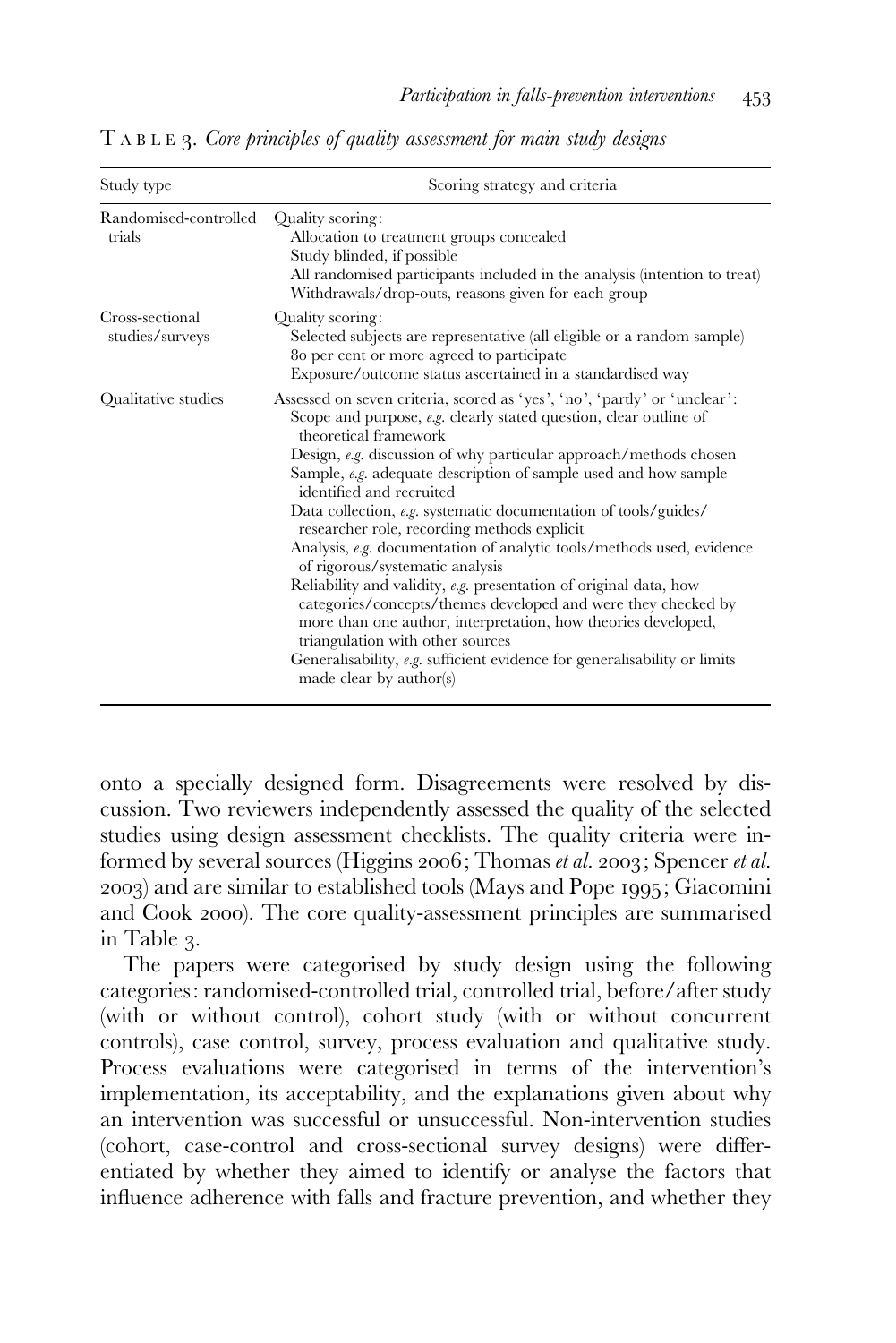sought older people's views about such programmes. Data were also extracted on the type, location and duration of the intervention, the characteristics of the participants and providers, the country, the main aims of the study, and the outcome measures.

#### The reviewed studies

The electronic searches yielded 6,191 records from all data bases, including duplicates. Of those, 134 appeared potentially relevant and a hard copy was obtained for screening. After full text review, 24 studies met the inclusion criteria. One study (Yardley and Todd 2005) was in two parts using both quantitative and qualitative methods. The remaining studies were excluded because they did not meet the inclusion criteria or because the quality was poor. Details of the studies' aims, settings and methods, of the interventions (where appropriate), and of the participants are summarised in Table 4 (further details are available on request from the authors).

Seven studies took place in the UK (Table 4, rows 1, 2, 5, 7,  $8/9$ , 19, 20); seven in the USA  $(6, 10, 11, 14, 16-18)$ ; five in Australia  $(3, 4, 12, 23, 24)$ ; and five in Canada (13, 15, 21, 22, 25). Thirteen studies focused on people living in the community  $(1, 3, -5, 8/9, 10, -15, 19, 20)$ ; one on a combination of community dwellers and nursing/residential home residents (6); and three on people living in a continuing-care retirement village  $(16–18)$ . Two studies were conducted in hospital  $(2, 7)$ . Of the studies in English-speaking countries, only a few examined the health-promotion needs of non-English speaking groups (5, 21, 25). In the majority of the studies, the participants were aged 60 or more years, but in one (13) they were aged 55 or more years. The participants were variously those at high risk of falling or the 'healthy and active'. Sample sizes ranged from eight to 89 in the qualitative studies, and from 19 to 1,500 in the quantitative studies.

Only one study (18) evaluated an intervention (more exercise) explicitly to promote adherence to, or participation in, a falls-prevention programme or strategy. Two studies were process evaluations. One (1) looked at the implementation of and adherence to a nurse-led falls-prevention programme, and the other (13) examined the acceptability to older people of line-dancing and  $Tai$  Chi classes. The other studies all identified factors involved in older people participating or complying with falls-prevention programmes. Five of these examined older people's general views on falls and falls prevention  $(2, 4, 5, 6, 8)$ , two examined specific adherence factors, such as self-efficacy (3, 12), and the rest aimed to identify the factors that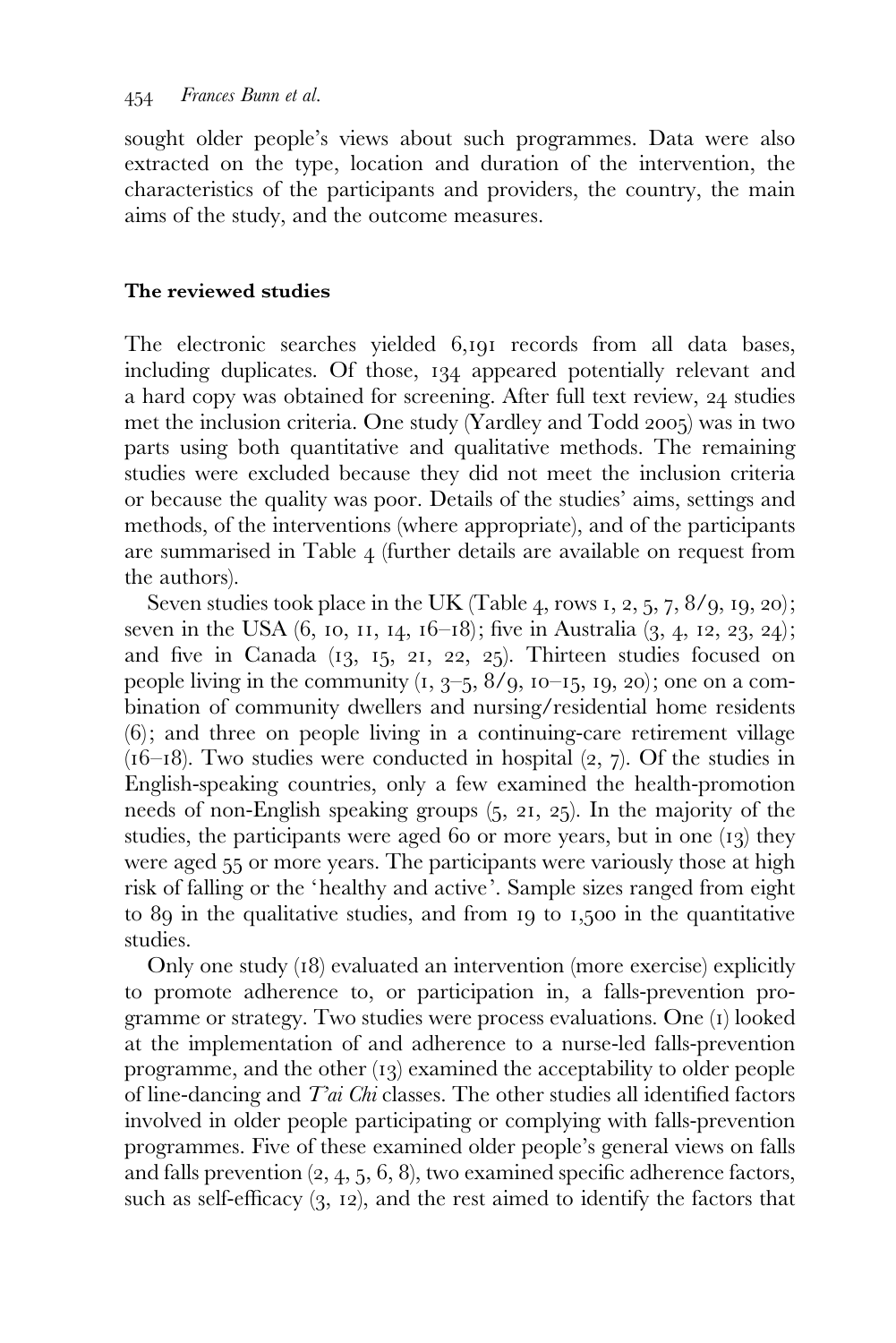influence adherence to falls and fractures prevention interventions. The following sections of the paper present the findings about three groups of studies concerned respectively with falls and falls prevention in general  $(N=8)$ , exercise interventions (11), and home modifications or assistive devices, e.g. canes (5).

#### The methodologies and quality of the studies

The *qualitative* studies employed methodologies that ranged from phenomenology to discourse analysis, although some did not make the method clear (Tables 5 and 6). In general, the studies had clearly defined aims, and gave adequate descriptions of the sampling and data collection, but there was limited evidence of sample validation, triangulation or assessments of generalisability. All examined people's views or knowledge of falls prevention or strategies to reduce falls, in most cases using semistructured interviews and focus groups, and with the findings reported as themes and categories. Five examined perceptions, motivations and barriers to physical activity (Gavin and Myers 2003; Grossman and Stewart 2003; Resnick and Spellbring 2000; Sharon et al. 1997; Stead et al. 1997), and two these same reactions to home modification or assistive devices (Aminzadeh and Edwards 1998; Clemson, Cusick and Fozzard 1999), and the remainder examined more general reactions.

The *quantitative* studies used various methods to measure or review predictors of increased exercise adherence, behaviour change, falls history, fear of falling, ability and confidence, self-efficacy, participation rates, and activity levels. Overall the quality was low to fair. Some had small sample sizes (e.g. Hinman 1998; Resnick 2002) and some reached conclusions and recommendations that were questionably supported by the data. For example, although Cheal and Clemson (2001) was treated as a qualitative study, it also had a quantitative component, but the uncontrolled 'before and after' design and very small sample were inadequate to assess the efficacy of the intervention. In both the randomised-controlled trials, the allocation to the samples was not fully described and neither reported a sample size calculation or an intention-to-treat analysis. Only Resnick (2002) gave details of numbers lost to follow-up.

Of the surveys, two stated that they used a random sample (Bruce, Devine and Prince 2002; Edwards et al. 2003), and three a convenience sample (Aminzadeh and Edwards 2000; Hinman 1998; Yardley and Smith 2002). Only three studies gave the response rates (Bruce, Devine and Prince 2002; Edwards et al. 2003; Yardley and Smith 2002), none of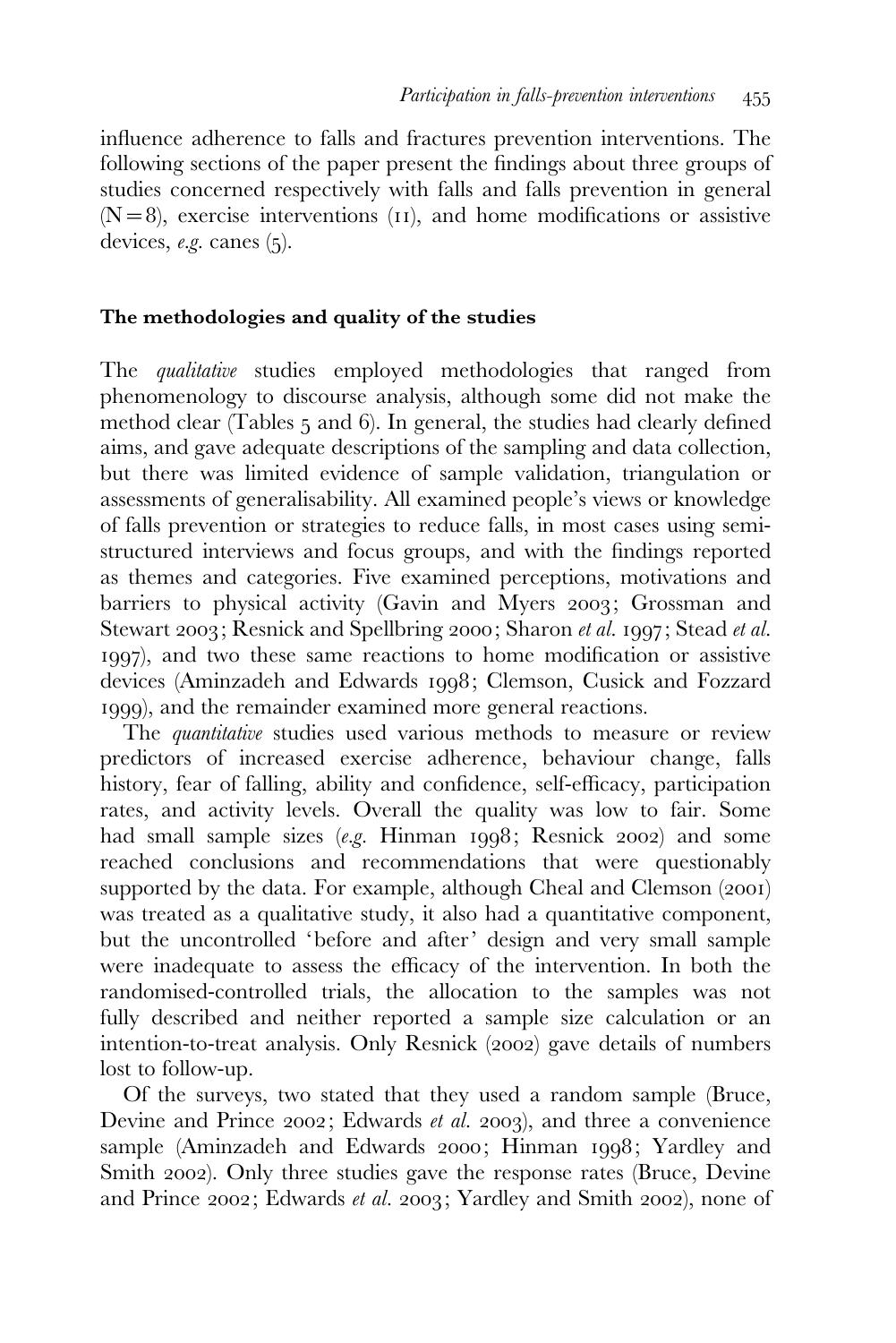| Study          | Authors                                                 | Aim                                                                                                 | Method/intervention                                                                                                                     | Participants                                                                              | Setting                                         |
|----------------|---------------------------------------------------------|-----------------------------------------------------------------------------------------------------|-----------------------------------------------------------------------------------------------------------------------------------------|-------------------------------------------------------------------------------------------|-------------------------------------------------|
|                | A. Falls prevention: general                            |                                                                                                     |                                                                                                                                         |                                                                                           |                                                 |
|                | Allen $(1999)$                                          | Explored recruitment to and<br>attendance at<br>falls-prevention programme.                         | Part of RCT of a nurse-led falls-<br>prevention programme (included<br>medication review and exercise).                                 | Recently fallen aged<br>$65 +$ , N = 202                                                  | Community, UK                                   |
| $\overline{2}$ | Ballinger (2000)                                        | Explored perspectives on falls and<br>falling among those with hip<br>fracture.                     | Qualitative study with: semi-<br>structured interviews/discourse<br>analysis.                                                           | Age: $65 + (M = 8i)$<br>$N=8$ (7 f, 1 m).                                                 | Hospital, UK                                    |
| 3              | Cheal $(2001)$                                          | Evaluation of Steady As You Go<br>programme (enhance self-efficacy)                                 | Before/after study. Qualitative<br>semi-structured interviews.                                                                          | Age: $65 +$ , N = 8                                                                       | Community, Australia                            |
| $\overline{4}$ | Commonwealth<br><b>DHAC</b><br>(2000)                   | Explored information needs/<br>perceptions of falls and their<br>prevention.                        | Qualitative study. 7 discussion<br>groups, 10 in-depth interviews.<br>Thematic analysis.                                                | Age: $65 +$ , and carers.<br>$N = 59$                                                     | Rural/metro<br>community dwellers,<br>Australia |
| 5              | <b>Health Education</b><br>Board for Scotland<br>(2003) | Explored constructions of the risks of<br>falling.                                                  | Qualitative study, 2 phases. Second<br>phase used to validate and explore<br>data from first phase. Individual and<br>group interviews. | Age: $60 +$ . Phase I<br>$N = 39$ (14 m, 25 f),<br>Phase 2 $N = 50$ (40 f,<br>$\sigma(m)$ | Community (rural and<br>urban), UK              |
| 6              | $Himman$ $(1998)$                                       | Described beliefs held by older adults<br>regarding stability, cause and<br>control of their falls. | Survey. 8 brief closed questions (no<br>mention of validation). Convenience<br>sample, no information on response<br>rate.              | Age: $64-91$ (M = 79).<br>$N = 25$ (15 f, 10 m)                                           | Community and<br>residential care, USA          |
| $\overline{7}$ | Simpson (2003)                                          | Examined the precautions older<br>people are prepared to take to<br>prevent falls.                  | Qualitative, semi-structured inter-<br>views. Recorded by hand-taken<br>notes.                                                          | Age: $65 + (M = 83)$ .<br>$N = 32$ (26 f, 6 m).                                           | Hospital, UK                                    |
| 8              | Yardley $(2005)$ Part 1                                 | Identified negative aspects of falls<br>prevention communications and<br>improving messages.        | Qualitative study including focus<br>groups and 21 individual interviews.                                                               | Age: $61-94$ . N = 66<br>(41 f, 24 m)                                                     | Community, UK                                   |

## T ABLE 4. Summary characteristics of included studies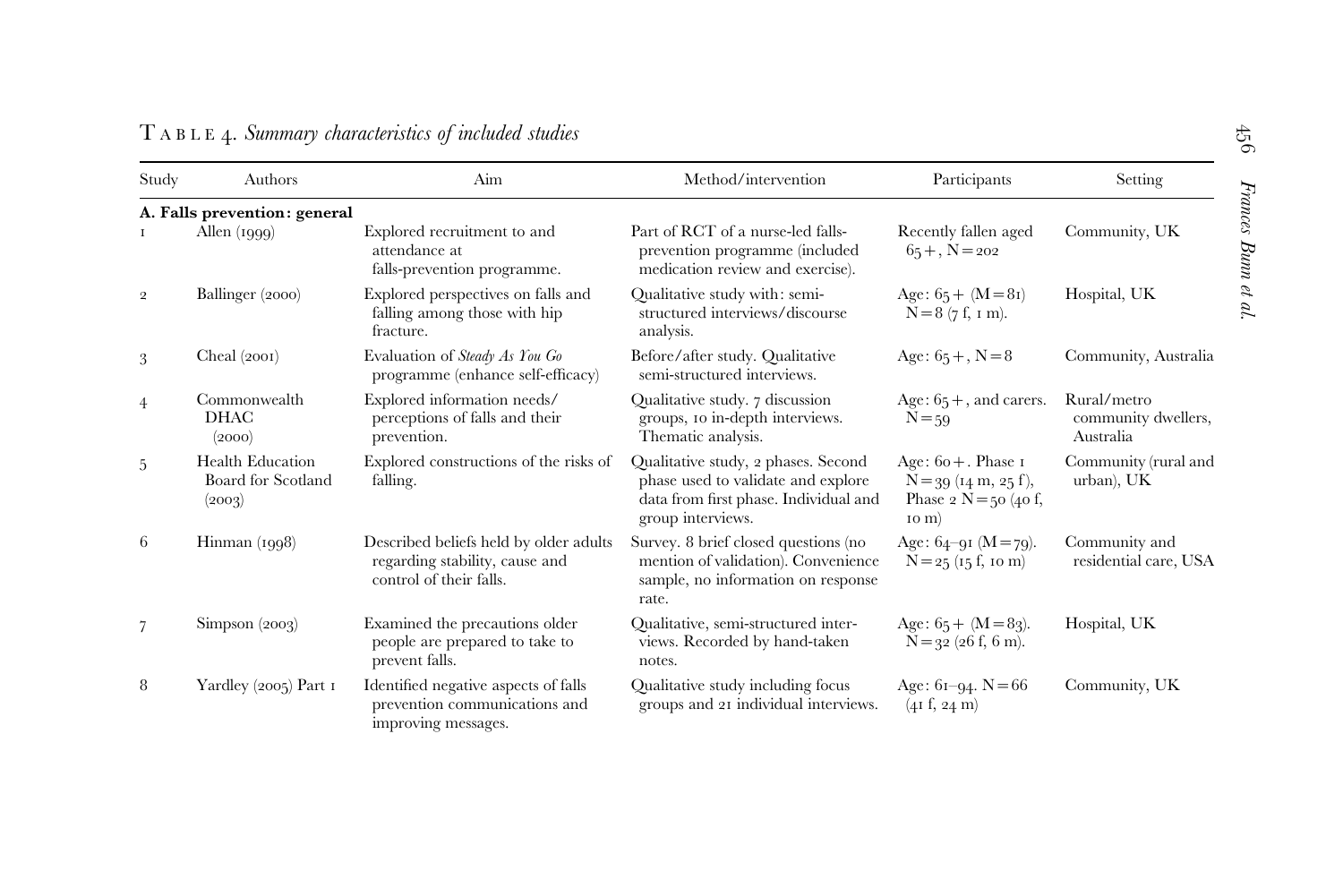| 9         | Yardley $(2005)$ Part 2       | To determine which beliefs and feel-<br>Ouestionnaires/structured<br>interviews on attitudes to balance<br>ings have greatest impact on<br>intentions to undertake falls-<br>training (BT), beliefs/feelings about<br>prevention activities. Influence of<br>falling. Randomised to one of four<br>groups: (a) leaflet on positive benefits<br>different messages.<br>of BT, (b) leaflet describing need to<br>$\phi$ BT, $(c)$ both leaflets; $(d)$ no leaflet. |                                                                                                                                                                                                                                                                       | Age: $60 - 95$<br>$(M = 74.7), N = 715,$<br>$73\%$ f                    | Community, UK        |  |
|-----------|-------------------------------|------------------------------------------------------------------------------------------------------------------------------------------------------------------------------------------------------------------------------------------------------------------------------------------------------------------------------------------------------------------------------------------------------------------------------------------------------------------|-----------------------------------------------------------------------------------------------------------------------------------------------------------------------------------------------------------------------------------------------------------------------|-------------------------------------------------------------------------|----------------------|--|
|           | B. Falls prevention: exercise |                                                                                                                                                                                                                                                                                                                                                                                                                                                                  |                                                                                                                                                                                                                                                                       |                                                                         |                      |  |
| 10        | Boyette $(1997)$              | Assess initiation to and adherence<br>with a strength-training pro-<br>gramme.                                                                                                                                                                                                                                                                                                                                                                                   | Follow-up subset for 6-months of a<br>previous 4-month strength-training<br>and flexibility intervention.<br>Initiation defined: completing pro-<br>gramme/attending $75\%$ of sessions.<br>Adherence defined: continuing ex-<br>ercises 6 months after intervention. | Age: $M = 71.3$ . $N = 46$<br>$(33 f, 13 m)$ . Healthy<br>older adults. | Community, USA       |  |
| $\rm{II}$ | Sharon $(1997)$               | To understand older adults' attitudes<br>and concerns about a strength-<br>training intervention and to identify<br>factors that determined their<br>adherence.                                                                                                                                                                                                                                                                                                  | Qualitative study, 3 focus groups (1<br>to f, $\tau$ 7 m, $\tau$ of 7 m/f). Participants<br>drawn from Boyette (1997).<br>Excluded if depressed, cognitive<br>impairment or cardiovascular<br>disease.                                                                | Aged: $61-82$ , $N=23$                                                  | Community, USA       |  |
| 12        | Bruce $(2002)$                | Examined whether fear of falling<br>reduced recreational physical<br>activity levels in healthy older<br>women.                                                                                                                                                                                                                                                                                                                                                  | Cross-sectional analysis of data from<br>RCT of calcium supplements to<br>prevent fractures. Measured fear of<br>falling and physical activity (vali-<br>dated scales). $27\%$ response rate.                                                                         | Age: $70-85$ (M = 75.2).<br>Ambulatory f,<br>$N = 1500$                 | Community, Australia |  |
| 13        | Gavin $(2003)$                | Explored participation and<br>adherence to Tai Chi and<br>line-dancing classes.                                                                                                                                                                                                                                                                                                                                                                                  | Process evaluation with qualitative<br>and survey elements. People<br>enrolling for $Tai$ Chi/line-dancing<br>classes. 75% reported good health.                                                                                                                      | Age: $55 +$ , N = 328.<br>Mostly $f(85\%)$ , white<br>$(97\%)$          | Community, Canada    |  |
| 14        | Grossman $(2003)$             | Explored perceptions, motivations<br>and barriers to physical activity                                                                                                                                                                                                                                                                                                                                                                                           | In-depth interviews using open-ended<br>questions. Details of data analysis<br>not given.                                                                                                                                                                             | Age: $75 + (M = 80)$ ,<br>$N = 33$ . Sedentary/<br>inactive.            | Community, USA       |  |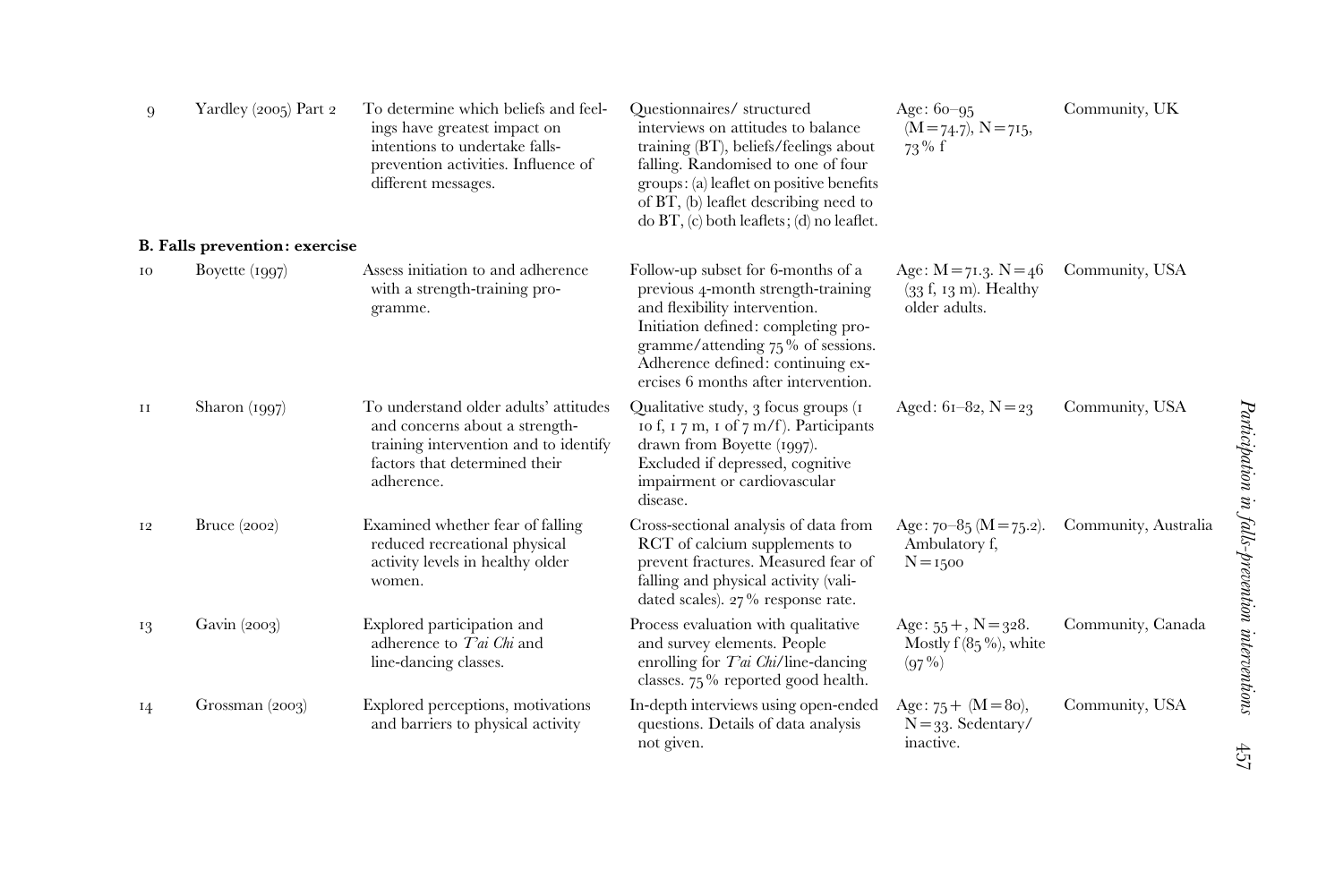$\mathrm{T}_\mathrm{ABLE}$   $_4$  (Cont.)

| Study | Authors<br>Aim<br>Examined predictors of exercise<br>Rejeski (1997)<br>compliance. |                                                                                                              | Method/intervention                                                                                                                                                                                                                                                                    | Participants                                                                           | Setting                                                  |
|-------|------------------------------------------------------------------------------------|--------------------------------------------------------------------------------------------------------------|----------------------------------------------------------------------------------------------------------------------------------------------------------------------------------------------------------------------------------------------------------------------------------------|----------------------------------------------------------------------------------------|----------------------------------------------------------|
| 15    |                                                                                    |                                                                                                              | RCT. Compared health education,<br>Age: $M = 68.6$ .<br>aerobic exercise and resistance<br>exercise on self-reported disability.<br>Knee osteoarthritis and self-<br>reported difficulties with ADLs.                                                                                  |                                                                                        | Unclear, Canada                                          |
| 16    | Resnick (2000)                                                                     | Explored factors influencing adher-<br>ence to an exercise programme.                                        | Qualitative study. Open-ended<br>Age: $M = 8i$ . $N = 23$<br>interviews with members of a<br>$(qI\% f)$ .<br>walking group.                                                                                                                                                            |                                                                                        | Continuing care<br>retirement village,<br><b>USA</b>     |
| 17    | Resnick (2001)                                                                     | Tested model of exercise behaviour,<br>explored factors influencing adher-<br>ence to an exercise programme. | Survey. Assessed self-efficacy/<br>motivation, fear of falling and health<br>status using validated scores.<br>Association between above factors<br>and exercise adherence (session<br>attendance).                                                                                    | Age: $65 + (M = 85)$ .<br>$N = 201(77\% f)$ . No<br>cognitive impair-<br>ment.         | Continuing care<br>retirement village,<br><b>USA</b>     |
| 18    | Resnick (2002)                                                                     | Assessed effect of intervention on<br>self-efficacy, exercise activity, falls<br>and fall-related injuries.  | RCT, WALC intervention (walk,<br>address pain, fear and fatigue, learn<br>about exercise and verbal encour-<br>agement). Control: routine care,<br>assessment and treatment when<br>necessary. Outcomes: exercise<br>self-efficacy, health status, exercise<br>behaviour and activity. | Age: $M = 88$ . $N = 20$<br>$(3$ lost to follow up).<br>Sedentary women.               | Community care<br>retirement<br>community,<br><b>USA</b> |
| 19    | Stead $(1997)$                                                                     | Investigated factors influencing<br>participation in physical activity.                                      | Qualitative study. Focus groups.                                                                                                                                                                                                                                                       | Age: $65 - 75 + N = 6$<br>groups of $6-8$ (3)<br>groups aged $65-74$ , 3<br>aged $75+$ | Community, UK                                            |
| 20    | Yardley (2002)                                                                     | Identified commonly-feared conse-<br>quences of falling and whether these<br>lead to activity avoidance.     | Survey (random sub-sample of large<br>RCT of Vit D). $75\%$ response rate.<br>Measured fear of falling at baseline<br>and at six months (validated scales).                                                                                                                            | Age: $75 + (M = 8i)$ .<br>$N = 224$ (106 m,<br>118 f), Healthy<br>people               | Community, UK                                            |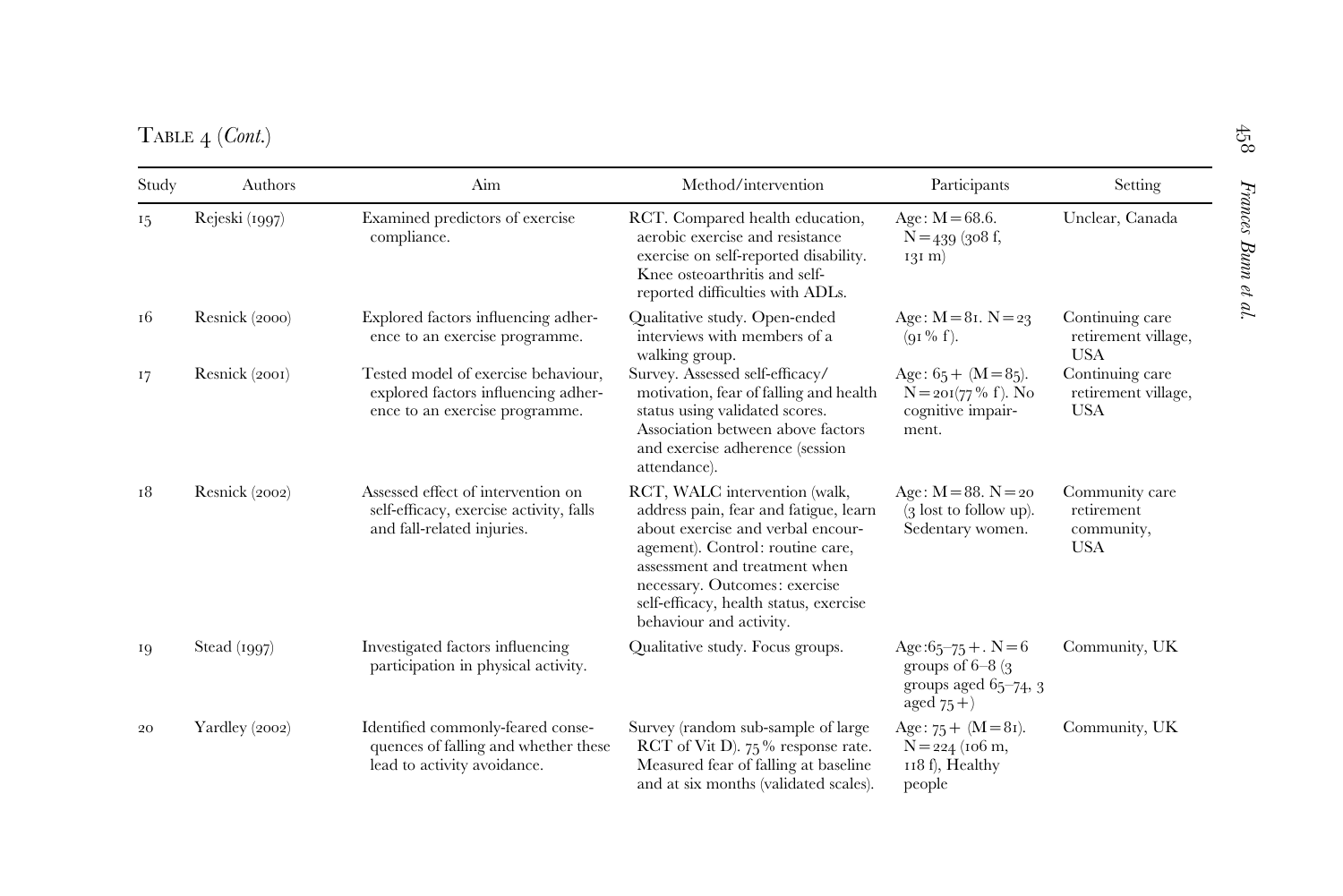#### C. Falls prevention: home modification/assistive devices

| 2I | Aminzadeh (2000) | Explored factors associated with<br>cane use.                                                    | <b>Ouestionnaires.</b> Convenience<br>sample. Used cognitive mediator<br>$instrument - designed for this study$<br>(not clear if validated).                                                                                   | Age: $65 + (M = 77)$ .<br>$N = 106.48\%$ used<br>canes                                                                                       | Community, Canada                                   |
|----|------------------|--------------------------------------------------------------------------------------------------|--------------------------------------------------------------------------------------------------------------------------------------------------------------------------------------------------------------------------------|----------------------------------------------------------------------------------------------------------------------------------------------|-----------------------------------------------------|
| 22 | Aminzadeh (1998) | Views on the use of assistive<br>devices.                                                        | Qualitative study. 4 focus groups.<br>Taped and transcribed categories<br>established.                                                                                                                                         | Age: $M = 72.2$ . $N = 30$<br>(Italian and British<br>Canadian) 70% f                                                                        | Community, Canada                                   |
| 23 | Clemson (1999)   | Examined compliance with<br>home-hazard advice.                                                  | Qualitative study. Semi-structured<br>in-depth ethnographic interviews                                                                                                                                                         | Age: $65 +$ , N = 9<br>(received home<br>safety advice                                                                                       | Community, Australia                                |
| 24 | Cumming (2001)   | Examined adherence/predictors of<br>adherence, to home modification<br>recommendations by an OT. | Compliance study (part of RCT of<br>OT falls-prevention intervention).<br>12 month follow-up.                                                                                                                                  | Age: $65 + (M = 76.4)$ .<br>$N = 178$ , 56% f                                                                                                | Community (recruited<br>at hospital),<br>Australia. |
| 25 | Edwards $(2003)$ | Identified predictors of bathroom<br>safety-device use (e.g. grab-bar/<br>rails).                | Descriptive comparative study,<br>face-to-face interviews. Measured<br>grab-bar use and falls history<br>(validated scales) and used logistic<br>regression to identify predictors of<br>grab-bar use. $62.5\%$ response rate. | Age: $6o + (M = 73.9)$ ,<br>$76\%$ f. N = 550<br>(French/English-<br>speaking, no cogni-<br>tive impairment)<br>$32\%$ fell previous<br>year | Community, Canada                                   |

Notes: DHAC: Department of Health and Aged Care, Commonwealth of Australia. f: female. m: male. M <sup>=</sup>average or arithmetic mean. RCT: randomised controlled trial. Vit: Vitamin. WALC: Women against lung cancer. Full citations of the included studies are in the List of References.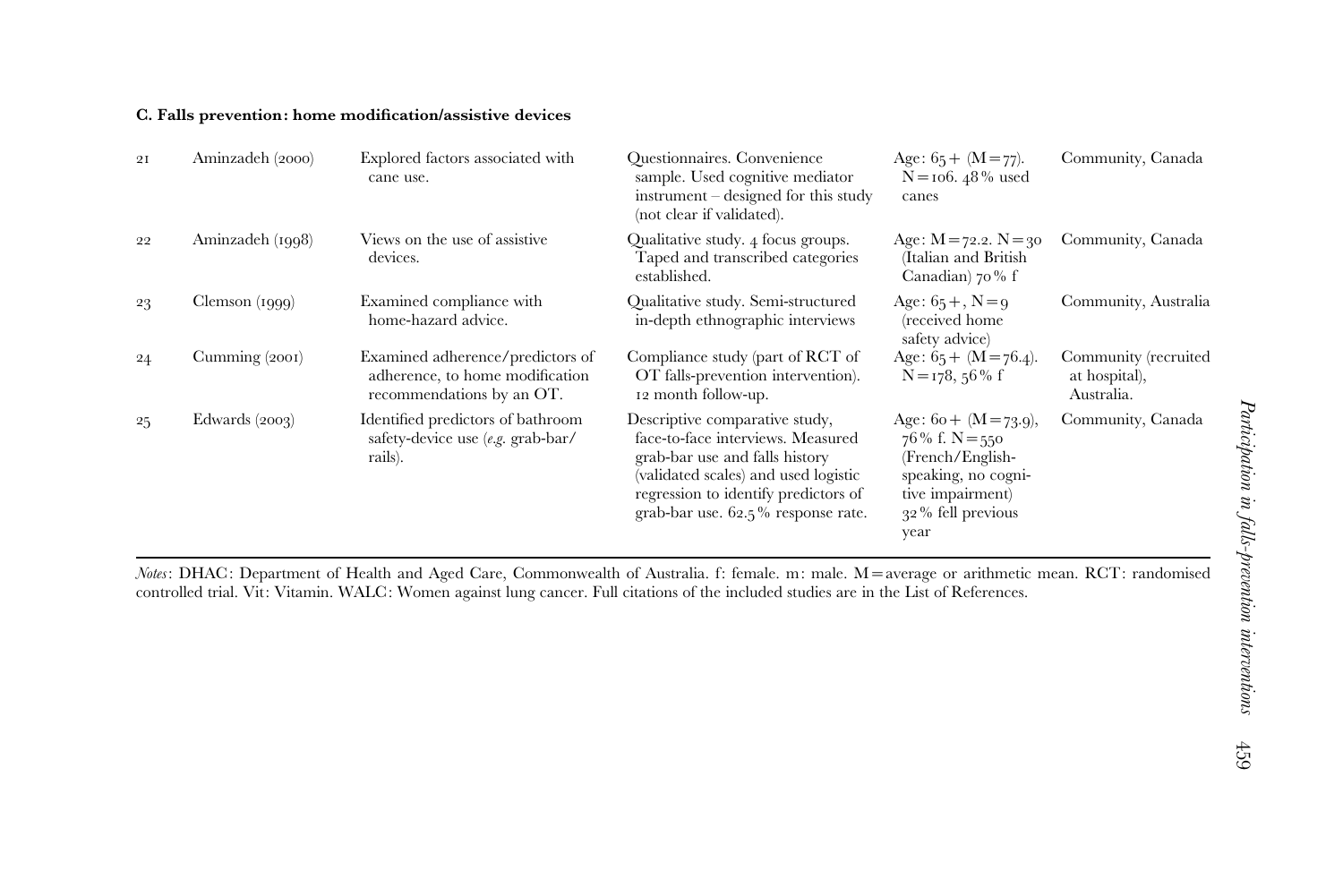| Methodology                                                                                  | <b>Studies</b>                                                                                                                                                                                                                                                                                                                        |
|----------------------------------------------------------------------------------------------|---------------------------------------------------------------------------------------------------------------------------------------------------------------------------------------------------------------------------------------------------------------------------------------------------------------------------------------|
| Qualitative $(n = 12)$                                                                       | Aminzadeh 1998, Ballinger 2000, Cheal 2001, Clemson 1999,<br>Commonwealth of Australia 2000, Grossman 2003, Health Education<br>Board for Scotland 2003, Resnick 2000, Sharon 1997, Simpson 2003,<br>Stead 1997, Yardley and Todd 2005 $(n.b. \text{Ched } 2001, \text{Resnick } 2000,$<br>Yardley 2005 had quantitative components). |
| Randomised controlled<br>trials $(n=2)$                                                      | Rejeski 1997, Resnick 2002.                                                                                                                                                                                                                                                                                                           |
| Cross sectional/survey<br>$(n=6)$                                                            | Aminzadeh 2000, Bruce 2002, Edwards 2003, Hinman 1998, Resnick<br>2001, Yardley 2002.                                                                                                                                                                                                                                                 |
| Evaluation of compliance<br>(on intervention group of<br>an RCT/controlled trial)<br>$(n=2)$ | Boyette 1997, Cumming 2001.                                                                                                                                                                                                                                                                                                           |
| Process evaluation $(n=2)$                                                                   | Allen 1999, Gavin 2000 (included a qualitative element).                                                                                                                                                                                                                                                                              |

T ABLE 5. Methodological approaches used in included studies

# T ABLE 6. Quality assessment of the qualitative studies

| Study                             | purpose<br>Scope/     | Design                | Sample                | collection<br>$_{\rm Data}$ | Analysis              | Reliability.<br>validity | Generalisability,<br>transferability | Aggregate<br>score <sup>3</sup> |
|-----------------------------------|-----------------------|-----------------------|-----------------------|-----------------------------|-----------------------|--------------------------|--------------------------------------|---------------------------------|
| Aminzadeh 1998                    | $+$                   |                       | $^{+}$                | $^{+}$                      | $^{+}$                | $^{+}$                   | $^{+}$                               | 6.5                             |
| Ballinger 2000                    | $^{+}$                | $^+$                  | $\tilde{\phantom{a}}$ | $^{+}$                      | $^{+}$                | $\sim$                   | $^{+}$                               | 6.0                             |
| Butler 1998                       | $\tilde{\phantom{a}}$ | $+$                   | $^{+}$                | $+$                         | $+$                   |                          | $\mathbf{S}$                         | 4.5                             |
| Cameron 1994                      | $^{+}$                | $^{+}$                | $^{+}$                | $^{+}$                      | $\tilde{\phantom{a}}$ | $\sim$                   | $\tilde{\phantom{a}}$                | 5.5                             |
| Cheal 2001                        | $^{+}$                |                       | $+$                   | $+$                         | $\tilde{\phantom{a}}$ | $\tilde{\phantom{a}}$    | $\tilde{\phantom{a}}$                | 4.5                             |
| Clemson 1999                      | $^{+}$                | $\tilde{\phantom{a}}$ | $+$                   | $^{+}$                      | $^{+}$                | $^{+}$                   | ċ.                                   | 5.5                             |
| C. of Australia 2000 <sup>1</sup> |                       | $^{+}$                | $+$                   | $\tilde{\phantom{a}}$       |                       |                          | $\tilde{\phantom{a}}$                | $3 - 5$                         |
| Gavin 2003                        |                       | $\tilde{\phantom{a}}$ | $^{+}$                | $\tilde{\phantom{a}}$       |                       | $\tilde{\phantom{a}}$    | $\tilde{\phantom{a}}$                | $3-5$                           |
| Grossman 2003                     | $\tilde{\phantom{a}}$ |                       | $+$                   | $\tilde{\phantom{a}}$       | $\tilde{\phantom{a}}$ | $\tilde{\phantom{a}}$    | $^{+}$                               | 4.0                             |
| HEBS $2003^2$                     | $^{+}$                | $^{+}$                | $^{+}$                | $^{+}$                      | $^{+}$                | $^{+}$                   | $^{+}$                               | 7.0                             |
| Resnick 2000                      | $^{+}$                | $^{+}$                | $+$                   | $^{+}$                      | $^{+}$                | $^{+}$                   | $^{+}$                               | 7.0                             |
| Sharon 1997                       | $^{+}$                |                       | $\sim$                | $^{+}$                      | $\sim$                | $+$                      | $\tilde{\phantom{a}}$                | 4.5                             |
| Simpson 2003                      | $^{+}$                |                       | $^{+}$                | $+$                         | $^{+}$                | $^{+}$                   |                                      | 5.5                             |
| Stead 1997                        | $^{+}$                | $^{+}$                | $\tilde{\phantom{a}}$ | $^{+}$                      | $\tilde{\phantom{a}}$ | $\tilde{\phantom{a}}$    |                                      | 5.0                             |
| Yardley 2005                      | $^{+}$                | $^{+}$                | $^{+}$                | $\sim$                      |                       |                          | $^{+}$                               | 4.5                             |

Notes + yes,  $-$  no,  $\sim$  partly, ? not clear. 1. Health Education Board for Scotland. 2. Department of Health and Age Care, Commonwealth of Australia. 3. Aggregate of scores for each attribute (1 for 'yes', 0.5 for 'partly').

which were over 80 per cent. Four reported that they used validated outcome measures (Bruce, Devine and Prince 2002; Edwards et al. 2003; Resnick 2001; Yardley and Smith 2002).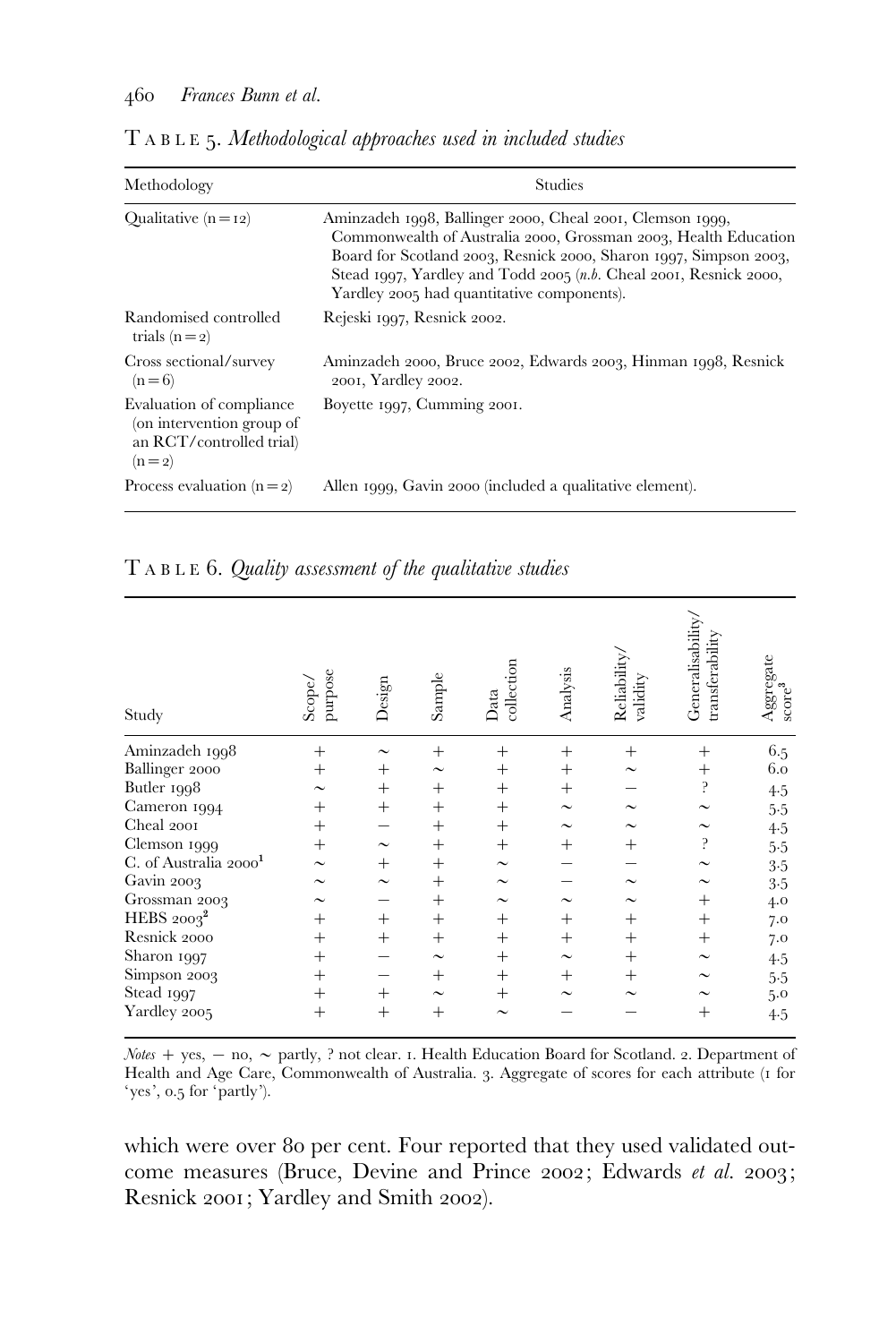#### Reactions to three types of intervention

#### General studies of falls and falls prevention

Four of the eight studies of older people's perspectives on falls and falling in this category used qualitative methods (Ballinger and Payne 2000; Commonwealth of Australia 2000; Health Education Board for Scotland 2003; Simpson, Darwin and Marsh 2003) and one used quantitative methods (Hinman 1998). One study (Cheal and Clemson 2001) used quantitative and qualitative methods to examine falls and self-efficacy, and one (Yardley and Todd 2005) used mixed methods to study issues around the communication of the risk of falling and prevention strategies. One study (Allen and Simpson 1999) was a process evaluation that explored recruitment to, and attendance at, a falls-prevention programme.

It emerged that the term 'falls prevention' is unfamiliar to many older people (Commonwealth of Australia 2000) and that some are unaware of the benefits of falls-prevention interventions (Simpson, Darwin and Marsh 2003). Although many people accepted that environmental and personal changes might prevent falling, they tended to advocate change for others rather than themselves (Health Education Board for Scotland 2003; Hinman 1998). Other issues around falls and falls prevention that were noted included stigma, denial, identity, the attribution of falls to external factors, and low health expectations.

#### Studies of exercise interventions

Eleven studies looked at factors that affect participation in, and adherence to, physical activity routines. Some examined exercise in general whereas others focused on specific exercise programmes such as strength training (Boyette, Sharon and Brandon 1997; Sharon et al. 1997), walking (Resnick and Spellbring 2000), and  $Tai$  Chi and line dancing (Gavin and Myers 2003). One study examined whether fear of falling deterred physical activity (Bruce, Devine and Prince 2002), and a randomised controlled trial assessed the effect of an intervention to promote exercise (Resnick 2002). Many of the studies did not treat exercise as a falls-prevention intervention but as a challenge that promotes general health; those that did showed that many people are unaware of the benefits of exercise in preventing falls (Simpson, Darwin and Marsh 2003; Yardley and Todd 2005).

The factors shown to increase participation in exercise programmes were high exercise self-efficacy, past exercise history, good general health, and unimpaired functional abilities (Rejeski et al. 1997; Resnick and Spellbring 2000; Resnick 2001). Among the programme characteristics shown to improve adherence were: frequent bouts of activity of moderate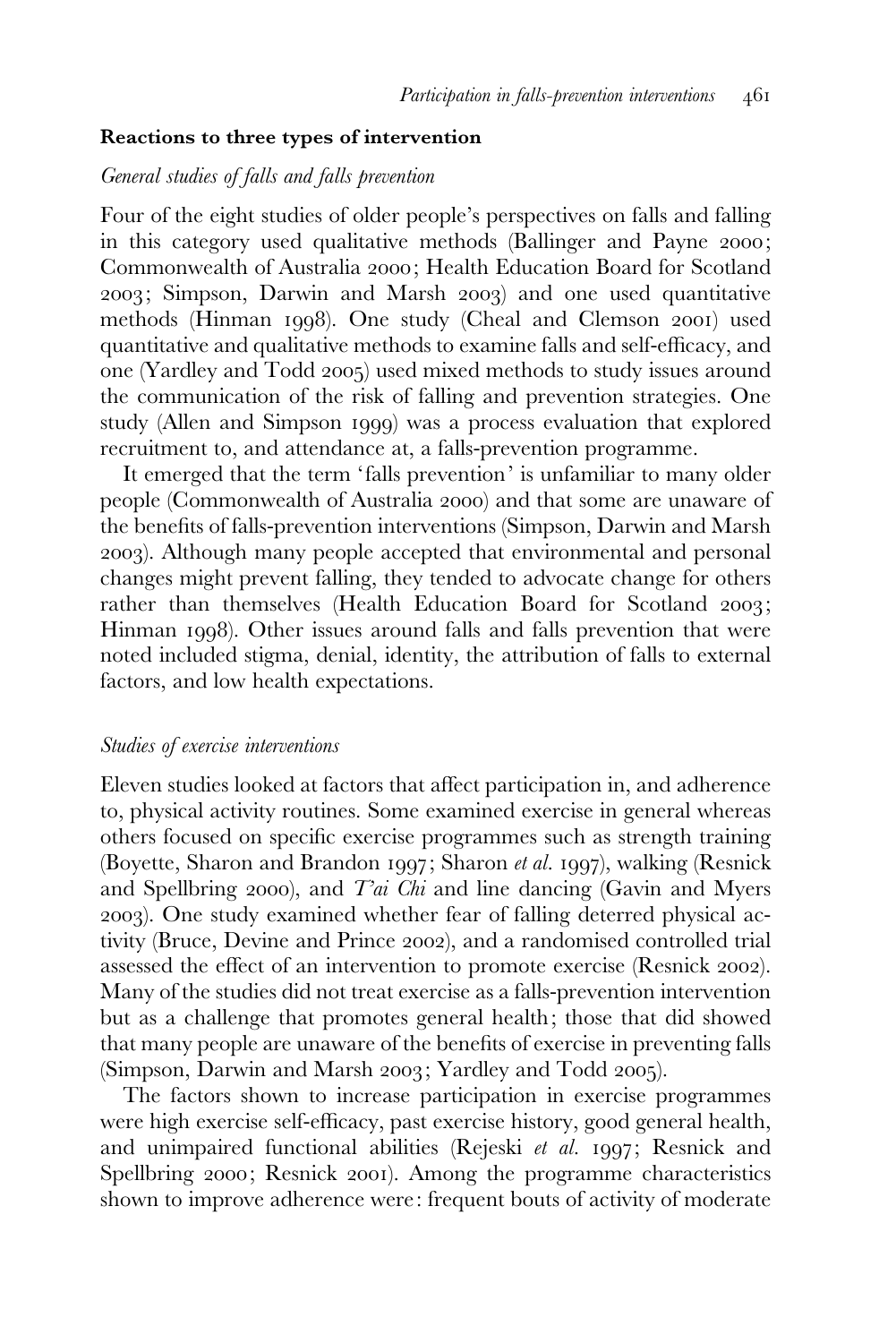duration (Rejeski et al. 1997), accessibility, transport, convenience, having a social dimension, strong leadership (Boyette, Sharon and Brandon 1997; Gavin and Myers 2003; Sharon et al. 1997), and exercise tailored to individual needs and capabilities (Gavin and Myers 2003). In addition, an intervention to help people learn about exercise and overcome barriers appeared to increase overall activity and exercise at six months, but the sample size was small and the follow-up was limited (Resnick 2002). The factors shown to be associated with the avoidance of exercise included greater age (Yardley and Smith 2002), fear of falling (Bruce, Devine and Prince 2002), fear of exertion (Grossman and Stewart 2003), and discomfort such as pain or shortness of breath (Simpson, Darwin and Marsh 2003; Resnick and Spellbring 2000).

# Studies of home modifications and assistive devices

Two studies explored factors in adherence to prescribed home modifications (Clemson, Cusick and Fozzard 1999; Cumming et al. 2001) and one examined the use of bathroom-safety devices such as grab-bars (Edwards et al. 2003). Three of the general studies (reviewed above) also looked at home modifications (Commonwealth of Australia 2000; Hinman 1998; Simpson, Darwin and Marsh 2003). The other two studies (Aminzadeh and Edwards 1998, 2000) examined the factors that affect the use of assistive devices such as canes. Shared findings were that many see 'homehealth checks' as intrusive and unnecessary, that people dislike changes to their home, and that many have a perception of low risk (Clemson, Cusick and Fozzard 1999; Simpson, Darwin and Marsh 2003). The tendency to reject home-safety advice may be related to older people's wish to maintain their independence and control over their lives and homes (Clemson, Cusick and Fozzard 1999). Barriers to the use of canes and walking aids included stigma, embarrassment, fear of dependence, and denial of the need. Home modifications and walking aids were more acceptable than eyesight and footwear checks, medication reviews, and balance and exercise programmes (Commonwealth of Australia 2000).

## Cross-cutting themes

## Barriers and facilitators

The most common barriers and facilitators relating to participation and adherence to falls-prevention programmes that were identified by two reviewers in the quantitative and qualitative studies are shown in Table 7. Among the barriers to participation and concordance, one that emerged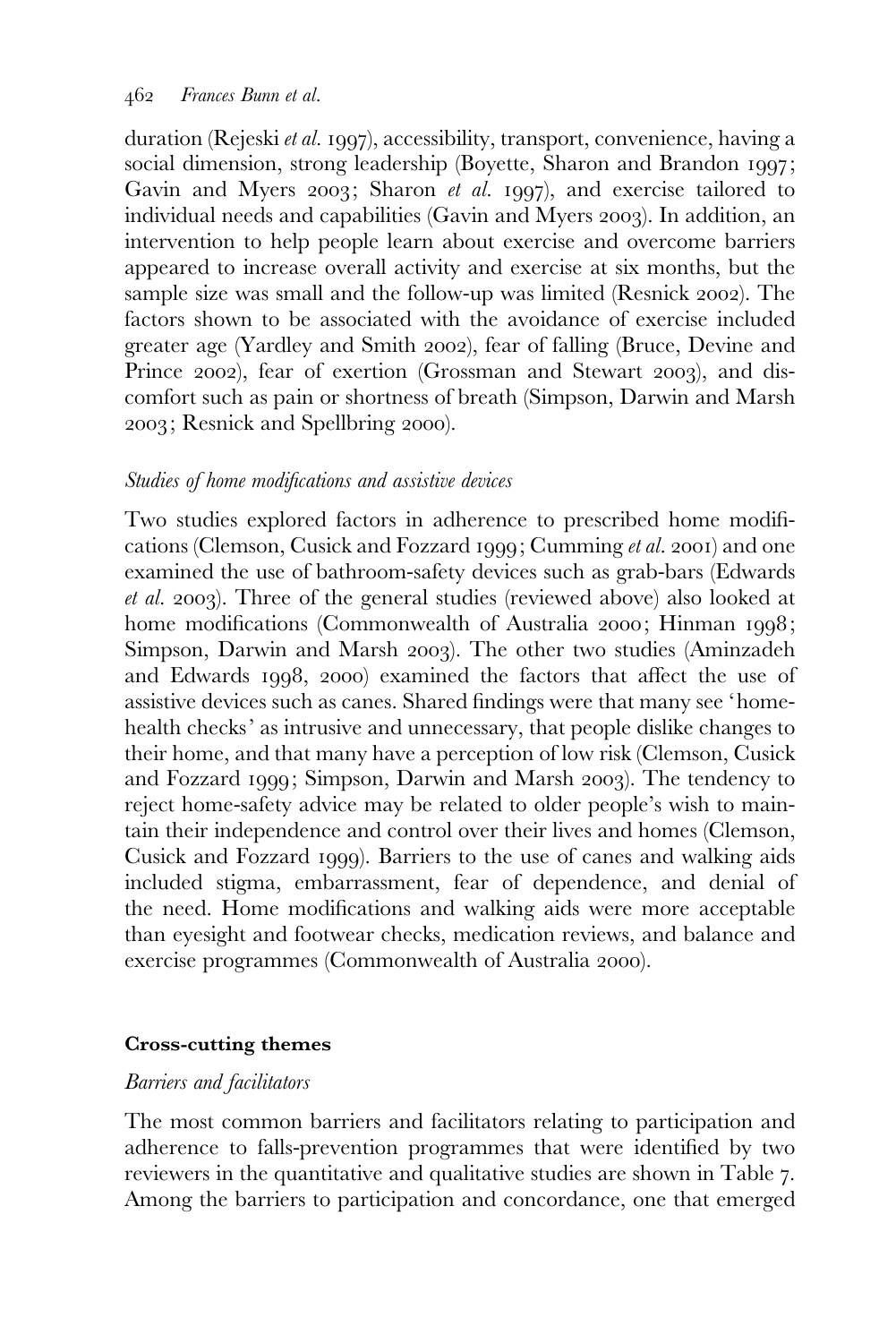|                      |  |  |  |  | $T A B L E$ 7. Facilitators and barriers for older people participating in falls-prevention |  |
|----------------------|--|--|--|--|---------------------------------------------------------------------------------------------|--|
| <i>interventions</i> |  |  |  |  |                                                                                             |  |

| Facilitators                                                                                          | <b>Barriers</b>                                                                                                                                                  |
|-------------------------------------------------------------------------------------------------------|------------------------------------------------------------------------------------------------------------------------------------------------------------------|
| A. General<br>Information that falls can be<br>preventable                                            | Fatalism/attributing falls to external causes/lack of<br>knowledge about effectiveness of falls prevention                                                       |
| Communicating life-enhancing<br>aspects of strategies, $e.g.$ maintaining<br>independence and control | Perception that physical deterioration inevitable with age                                                                                                       |
| Accessible, appealing information<br>format, from a variety of sources<br>and in different languages  | Lack of relevant information in appropriate formats/<br>language                                                                                                 |
| Choice of interventions for different<br>people and lifestyles                                        | Provision of 'one size fits all' advice. Advice seen as<br>common sense/patronising                                                                              |
| High self-efficacy                                                                                    | Low self-efficacy. Fear of loss of independence/risk-<br>taking ability                                                                                          |
| Personalised modifications                                                                            | No perception of need for help (no previous falls)                                                                                                               |
| Emphasis on social aspects of<br>interventions                                                        | Provoking fear of falling by using scare tactics<br>Social stigma: association with old age/frailty<br>Differing agenda of older people and health professionals |
| <b>B.</b> Exercise                                                                                    |                                                                                                                                                                  |
| Previous exercise 'habit'                                                                             | No previous exercise 'habit'                                                                                                                                     |
| Making exercise fun/enjoyable/<br>sociable                                                            | Physical discomfort/unpleasant sensations associated<br>with exercise                                                                                            |
| Good leadership/facilitation                                                                          | Underlying beliefs about personality type (e.g. too lazy,<br>no willpower)                                                                                       |
| Motivation/information about<br>physical and psychological<br>benefits of exercise                    | Self perception: too old to exercise                                                                                                                             |
| Programmes tailored to needs or<br>lifestyle                                                          | Poor knowledge of suitable exercises                                                                                                                             |
| Convenient scheduling/<br>reasonable pricing/good access<br>and transport                             | Commitment and high cost. Poor access/awareness                                                                                                                  |
| C. Home modifications/assistive devices                                                               |                                                                                                                                                                  |
| Facilitate feeling of ownership of<br>interventions, shared decision-<br>making                       | Dislike of interventions seen as intrusive/didactic                                                                                                              |
| Referral from health-care<br>professional (especially doctor)                                         | Stigma of devices associated with old age                                                                                                                        |

strongly was fatalistic attitudes. Falls were often attributed to chance or bad luck and therefore not regarded as preventable. Several of the studies present similar quotations from their respondents that demonstrate this attitude, for example, 'I don't know how you can be told how to prevent falling. You don't do it on purpose … it just happens' (Yardley and Todd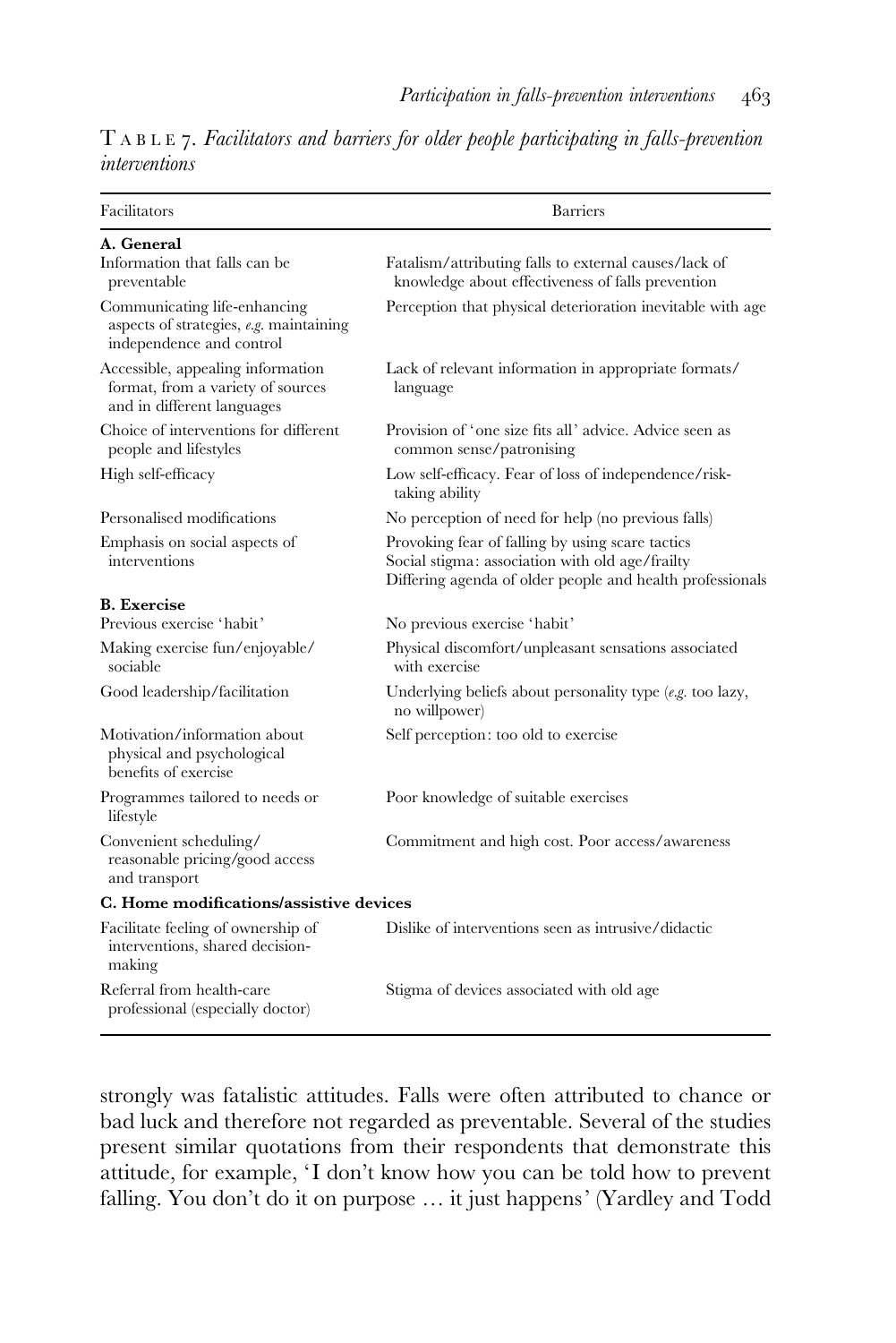2005: 16). This idea extended to people's rational for not exercising. Some respondents were reported as fatalistically believing that they were basically a lazy person or lacked willpower and therefore could not exercise (Resnick and Spellbring 2000).

A widespread finding was the attribution of falls to external causes, and a complementary resistance to admitting 'intrinsic' risk factors, such as poor eyesight or dizziness (Commonwealth of Australia 2000). Instead, falls were often attributed to external causes, such as the incompetence of others or inevitable physical deterioration, over which the individual had no control (Allen and Simpson 1999; Ballinger and Payne 2000). One of many participants' quotations that illustrated this well is found in the Health Education Board for Scotland (2003: 17) study: 'You couldn't have prevented it; it was just the corner of the pavement or something. You know something that anybody of any age could do'. In contrast, Hinman (1998) reported that 68 per cent of the participants related their falls to intrinsic rather than environmental factors, but this study had a small sample and used a brief questionnaire with closed questions that may have been leading.

Some people felt falls-prevention interventions were not appropriate for them because they had low health expectations and saw physical decline as an inevitable consequence of ageing. A characteristic expression was, ' I did a lot of exercise in years gone by … but in recent years, no[t so]. At my age I guess I don't believe it makes a difference' (Resnick and Spellbring 2000: 39). The opposite views were also reported. Evidently many older people reject the idea that they need falls-prevention advice or help because they see themselves as fit, healthy and able to manage (Allen and Simpson 1999). They may wish to distance themselves from the identity of an 'older' person, and see falls prevention as more relevant for 'older' or 'frailer' people (Yardley and Todd 2005: 13). They may, therefore, be alienated by information that is explicitly targeted at older people or that encourages participation by stereotyping older people (Aminzadeh and Edwards 1998; Ballinger and Payne 2000; Health Education Board for Scotland 2003; Stead et al. 1997; Yardley and Todd 2005), and dislike advice that they see as common sense and find patronising (Yardley and Todd 2005: 14). Although some fit and active older people may understandably deny the impact of ageing, some of those at high risk and of those with a history of falls also saw falls-prevention advice as relevant to others not themselves (Yardley and Todd 2005).

Related to the issue of identity is the perception of stigma. People often felt stigmatised by interventions aimed at 'older people', for example canes, walking frames and grab-bars (Aminzadeh and Edwards 2000: 300). Pride also played a part in people being reluctant to accept advice or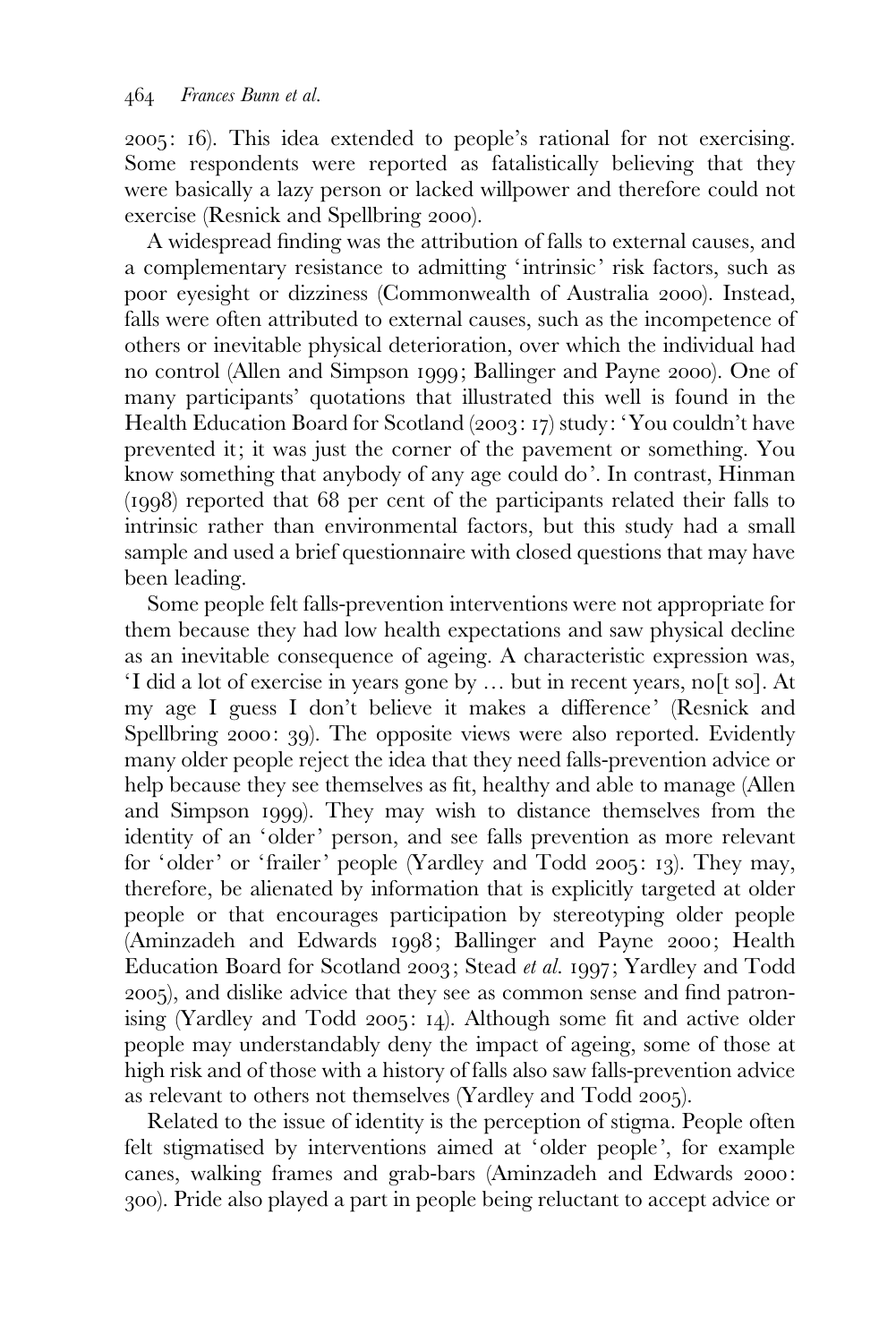help (Yardley and Todd 2005: 14). Activities that allowed older people to defy stereotypes (e.g. intense exercise programmes) may facilitate participation (Sharon et al. 1997). A contradiction was found, however, between people not wanting to be seen as 'old' and distancing themselves from other ' old' people, and the fact that many valued programmes or interventions that involved contact with people of a similar age and outlook (Stead et al. 1997; Sharon et al. 1997).

## Independence and risk negotiation

The studies confirm that many older people see independence as very important. Some disliked interventions that they saw as didactic or intrusive (Simpson, Darwin and Marsh 2003). They wanted to maintain their independence and make their own decisions and risk assessments (Clemson, Cusick and Fozzard 1999). A Scottish participant put this well: ' I think if you've been independent all your life, it's an embarrassment to be dependent' (Health Education Board for Scotland 2003: 27). A fear of falling can lead to a loss of confidence, adversely affect participation in daily activities, and be a barrier to participation in interventions such as exercise (Bruce, Devine and Prince 2002; Cheal and Clemson 2001; Grossman and Stewart 2003; Yardley and Smith 2002). Commonly feared consequences of falling included physical damage, loss of independence, damage to identity, and embarrassment and stigma associated with falling, particularly in a public place (Health Education Board for Scotland 2003; Yardley and Smith 2002). Fear of falling could be made worse by hazard-reduction advice that was frightening and oppressive (Yardley and Todd 2005).

## Social interaction and support

For some participants who disliked group activities, the social aspect of falls-prevention interventions was a barrier (Allen and Simpson 1999), but it seems the majority of people preferred interventions with a strong social and recreational component (Allen and Simpson 1999; Boyette, Sharon and Brandon 1997; Stead et al. 1997; Sharon et al. 1997). Social support was important at several levels. Family and friends had a role in encouraging participation in, and adherence to, falls-prevention programmes (Cameron and Quine 1994; Grossman and Stewart 2003; Sharon et al. 1997). In addition, the desire to remain healthy and active so as not to be a 'burden' and to keep up with family and grandchildren was an incentive for some to exercise (Grossman and Stewart 2003). Support from programme leaders was also important with strong leadership a facilitator to exercise adherence (Boyette, Sharon and Brandon 1997; Sharon et al. 1997).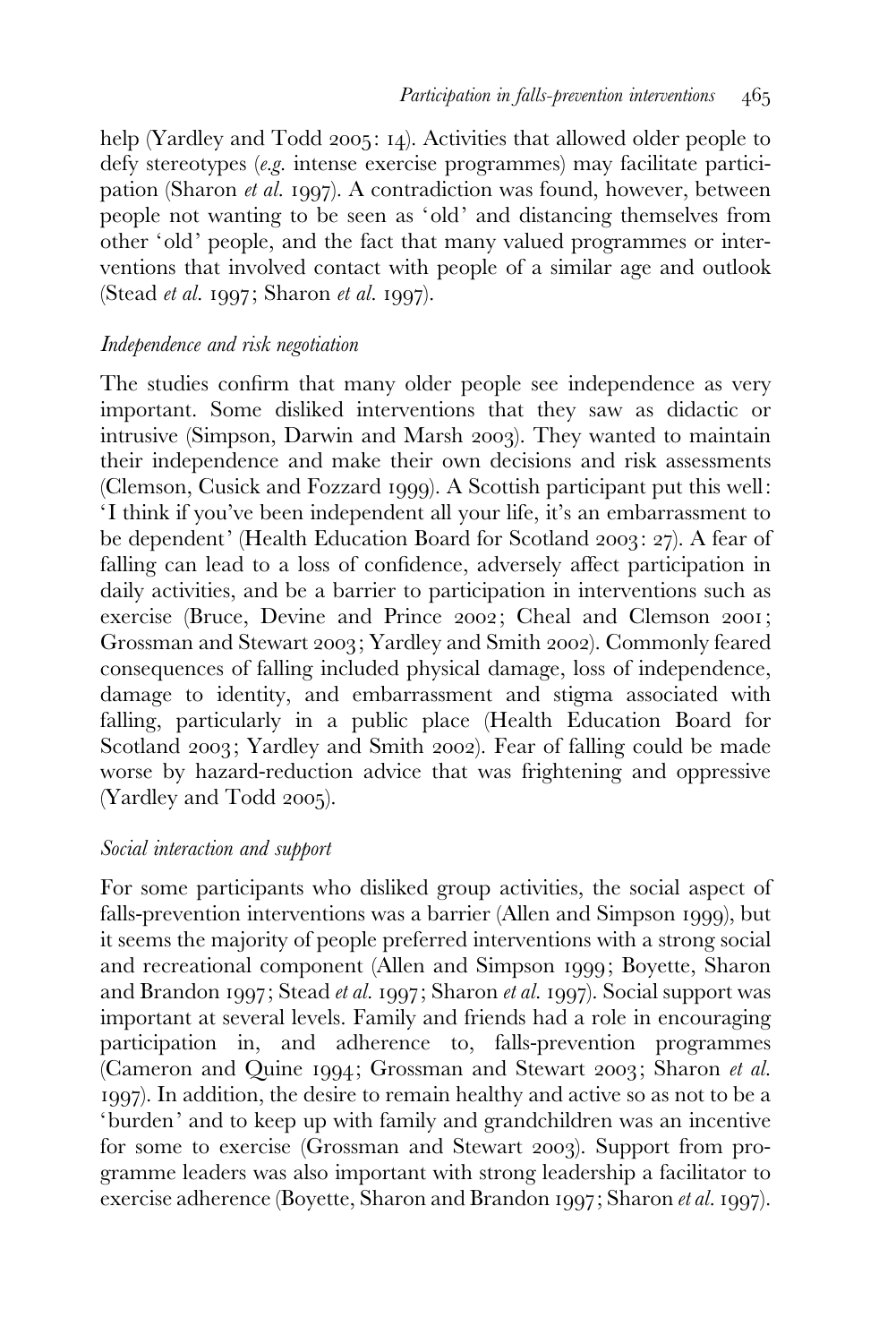#### 466 Frances Bunn et al.

### Previous experience

Previous experience of falls-prevention programmes was an important factor in acceptance of and participation in the interventions, and similarly participation in and adherence to exercise was more likely among those with a history of taking exercise (Resnick and Spellbring 2000; Resnick 2001; Stead et al. 1997). One study found that a 'habit' of exercise was the strongest predictor of future exercise behaviour (Rejeski et al. 1997). There was mixed evidence about whether having fallen previously might affect attitudes towards falls prevention. Some studies found that those who had fallen before were more likely to be receptive to falls-prevention interventions (Commonwealth of Australia 2000; Edwards et al. 2003), but this was not corroborated by another study (Cumming *et al.* 2001).

# The role of the healthcare professional

Health-care professionals, particularly physicians, emerged as important social referents for older people (Aminzadeh and Edwards 2000; Commonwealth of Australia 2000; Grossman and Stewart 2003), although one study (Stead et al. 1997) found that they were not perceived as a credible source of information or advice on exercise. Home visits were sometimes seen as an intrusion but this reaction depended on the perceived authority of the person making the visits and recommendations: (Simpson, Darwin and Marsh 2003). Therapists and patients may not share the same agenda and perspectives about falls (Ballinger and Payne 2000); that is, concordance is not present, and professionals need to take into account older people's views and understand and empathise with their risk-taking behaviour (Clemson, Cusick and Fozzard 1999, Simpson, Darwin and Marsh 2003).

## **Discussion**

The systematic review found 24 studies that examined some aspect of older people's attitudes towards falls prevention. Twelve used qualitative methods and the rest quantitative designs. The majority were exploratory studies and collected older people's views on falls and falls prevention. The studies identified a number of factors that affected participation in falls-prevention interventions and programmes. These included denial, fatalism, self-efficacy, past exercise habits, a fear of falling, general health and functional ability, health expectations, under-estimation of personal risk of falling, stigma, embarrassment, and the inconvenience of some assistive devices.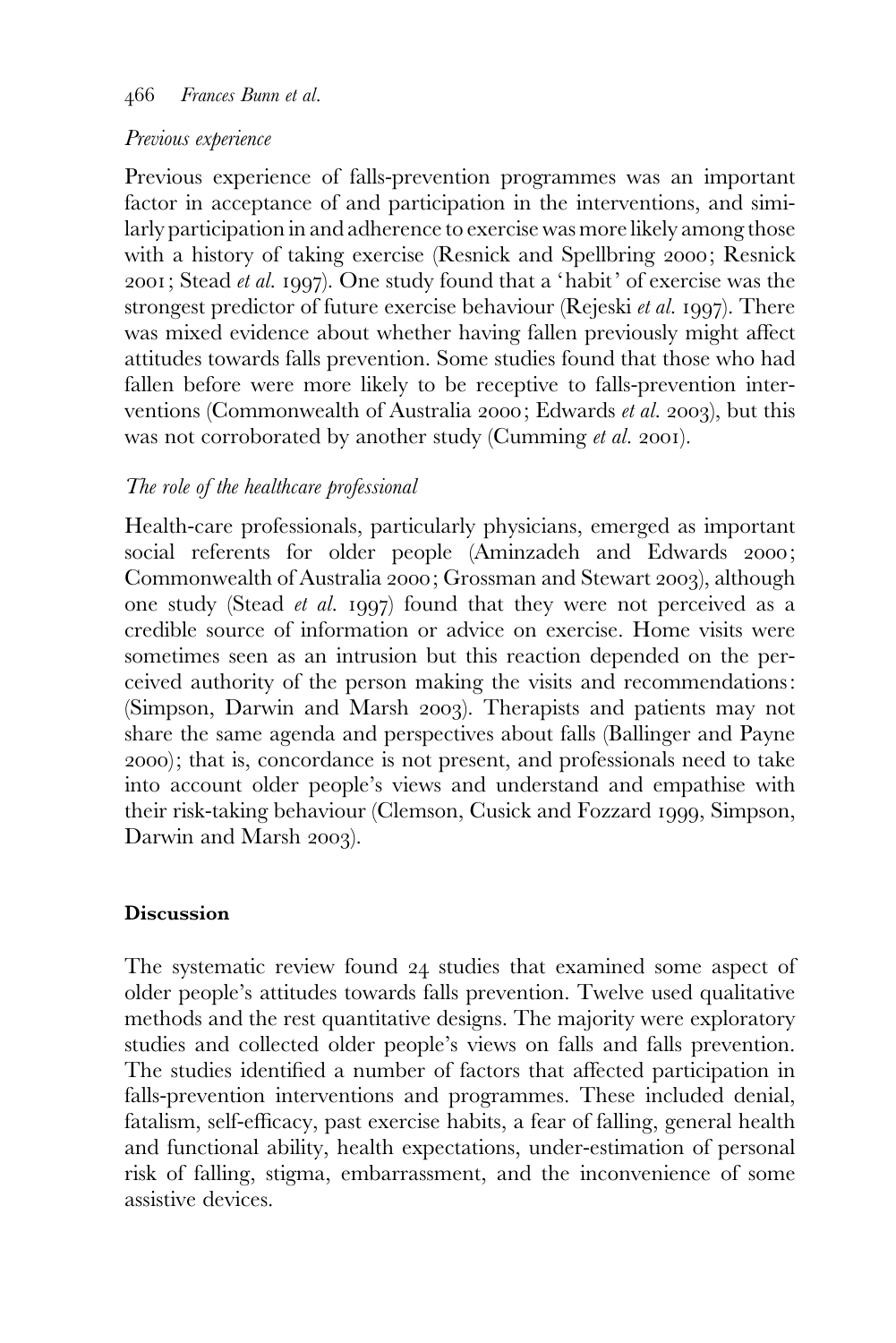Of particular interest were those aspects of falls-prevention programmes that improved participation and adherence, and the studies provided evidence that social support and interaction, low intensity exercise  $(e.g.$ walking), education, and the perception that a programme was relevant and beneficial had these effects. Social support was very important in reinforcing engagement with falls-prevention interventions, both at the individual level (i.e. from health-care professionals, family, friends) and at the societal level  $(i.e.$  wider cultural norms that support the idea of older people remaining active).

Many of the themes identified by the review, e.g. identity, stigma, independence, denial of the ageing process and health expectations, concern the ways in which older people view themselves and believe they are seen by others. The social identity of older people is sometimes stigmatised, incorporating references to disability, disenfranchisement and other negative attributes. The way dependency is emphasised as a concomitant of old age is culturally constructed and historically located (Chater 1999; McCormack 2003). Discrimination towards older people has been described throughout the British National Health Service and social-care services (Grimley Evans 1997; Department of Health 2001), and is pervasive in society, which adds to older people's disempowerment (Bytheway 1995; Tones 1998). Those working with older people to prevent falls therefore need to be aware of, and to challenge, the factors that sustain their marginalised position (Ryles 1999).

One of the aims of the review was to assess the effectiveness of interventions used to promote the acceptance of falls-prevention strategies and to identify examples of good practice, but only one very small study that evaluated the promotion of adherence to a falls-prevention intervention was found (Resnick 2002). The majority of the reviewed studies were exploratory. The facilitators of participation were identified more often by inference or by the investigators' ' subjective synthesis' than by a statistically significant effect from a controlled study. Many of the studies examined only beliefs and attitudes, not actual behaviour. The presented evidence allows us to speculate about the key factors in successful interventions but these need further evaluation.

Several paradoxes that are challenges for those designing fallsprevention programmes emerged from the review. On the one hand, some people reject interventions that stereotype them as 'old' and wishing to avoid contact with other older people, but on the other hand, many people valued interventions that involved contact with people of a similar age and outlook. Another evident challenge is how health practitioners make people aware of their potential risk of falling without causing distress or denial of the problem.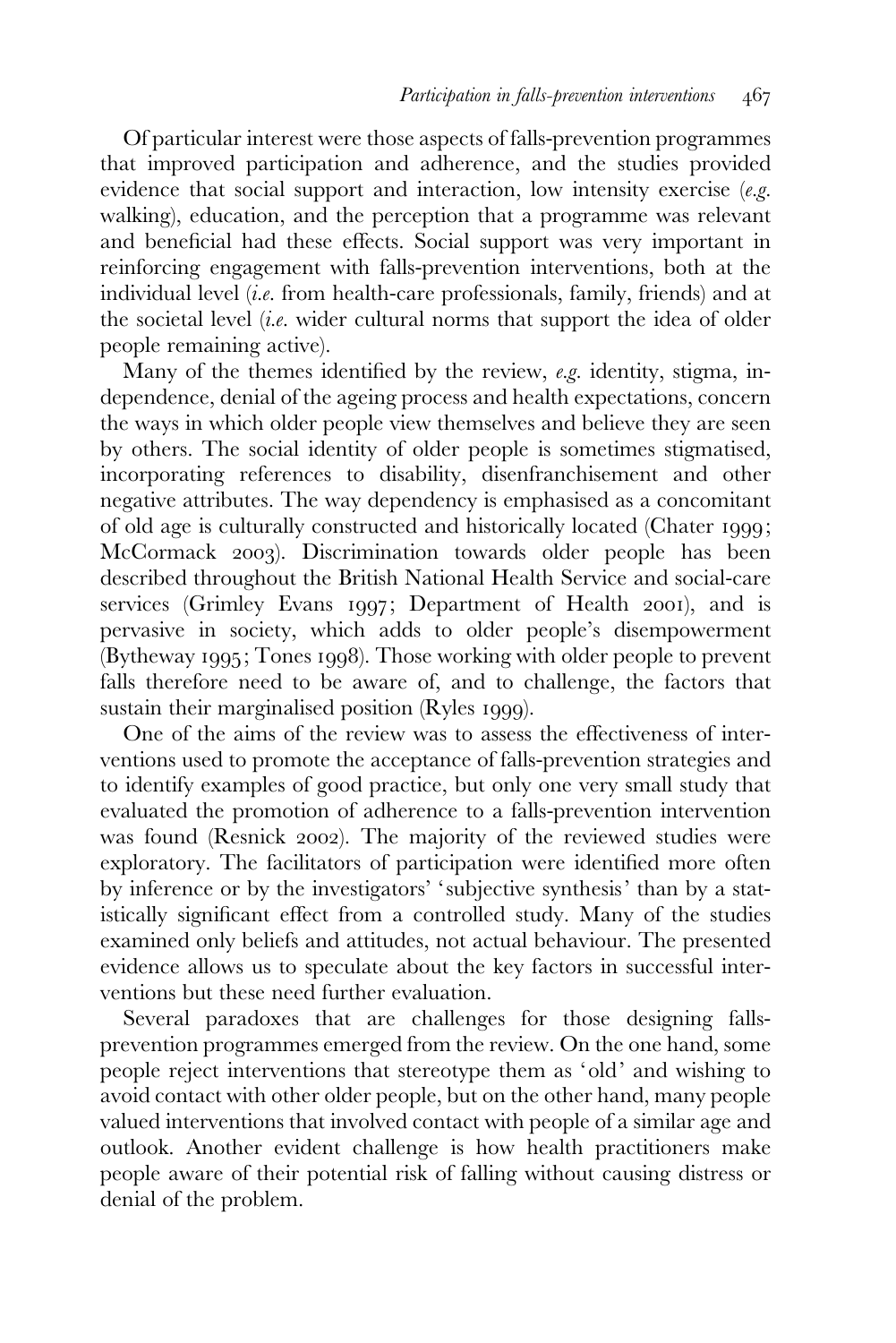### Limitations and strengths of the review

A number of the review's methodological features could influence the validity of its results. Publication and other selection biases threaten the validity of all systematic reviews, but this is a particular problem when searching for studies that used non-randomised designs. These are more difficult to identify than randomised-controlled trials, because of the diversity of designs, the absence of standardised terminology, and the limitations of key-wording or cataloguing (Peersman et al. 1998). Despite our efforts to identify all eligible published and unpublished studies, we cannot exclude the possibility that some were missed. The included studies use several different methodologies. Although methods for conducting syntheses and meta-analyses of trials are well established (Egger, Davey-Smith and Altman 2001; Green and Higgins 2005), several approaches have been proposed for reviewing qualitative and non-randomised studies and they are still being developed (Campbell 2003; Dixon-Woods, Fitzpatrick and Roberts 2001; Harden et al. 2004).

There are also issues around quality assessment, both in terms of which quality criteria should be used and how that information should be applied to the review findings (Dixon-Woods Fitzpatrick and Roberts 2001; Sandelowski, Docherty and Emden 1997). In addition, there is no consensus on whether studies should be weighted by design and quality. Therefore, although we critically appraised the qualitative studies in the review, we did not use this information to exclude studies or weight the results. More work is needed on the tools and procedures for quality assessments of qualitative studies in systematic reviews. Despite these issues, a narrative synthesis provides a valuable overview of evidence from disparate studies, and usefully identifies the contributions of such studies to the evidence base. In particular, it collates the evidence about patient perspectives on falls prevention, which have been neglected in the development and implementation of the interventions.

The generalisability of the review findings must be considered. The studies in this review sampled older people from both community and extended-care settings. Although a few attempted to assess the efficacy of an intervention or reported associations with very few respondents, the majority had acceptable sample sizes. In addition, although some of the studies acknowledged the problems of generalisation, there was impressive consistency in the prominent themes. On the other hand, few participants were from non-English speaking backgrounds, there were few data on gender or social-class differences, and those with cognitive impairments were usually excluded.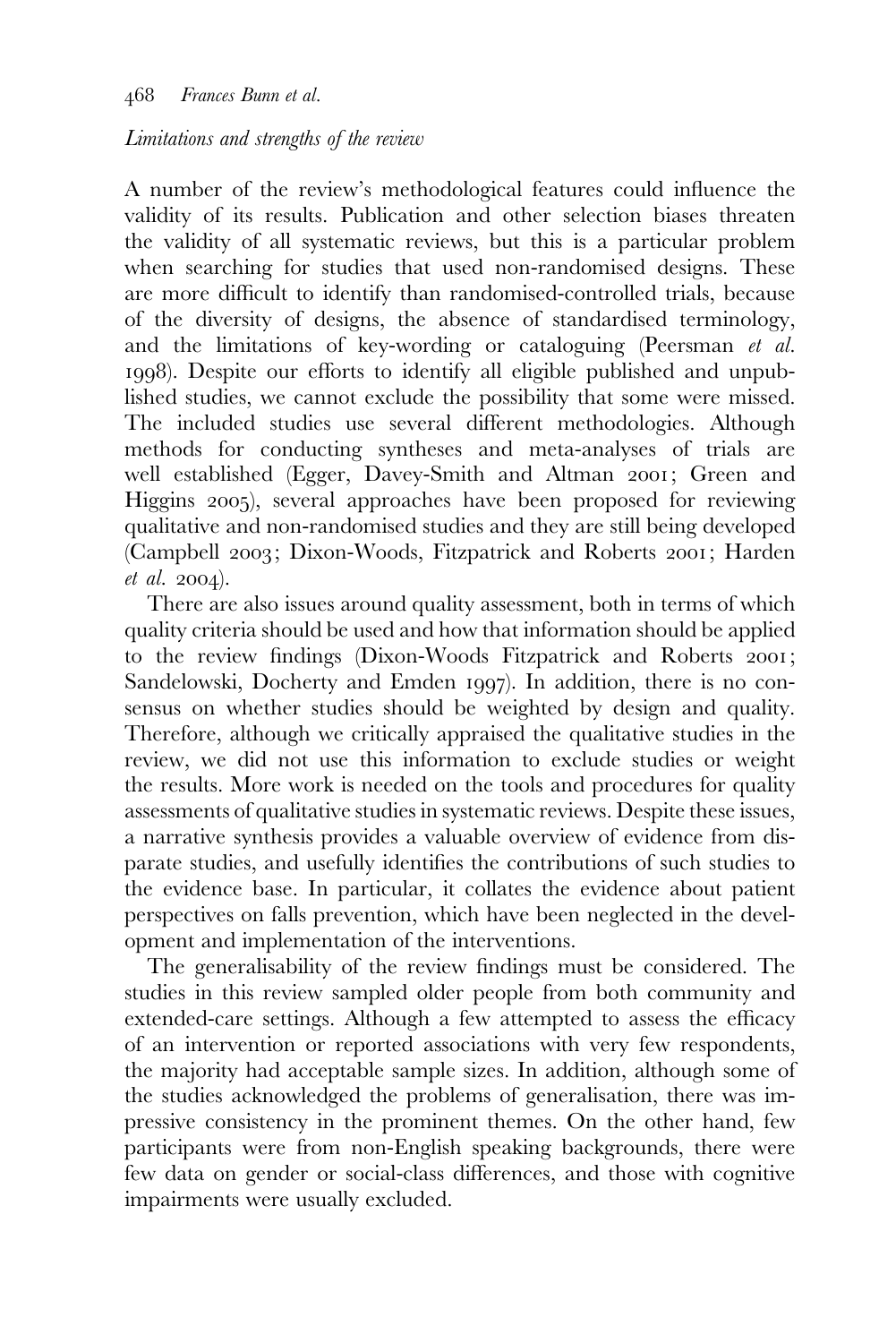### Conclusions

Much research has been done on which interventions are effective in preventing falls and there have been systematic reviews (Cryer 2001; Easterbrook et al. 2001; Gillespie et al. 2003; Parker, Gillespie and Gillespie 2005), but the little evidence of the factors that influence participation and long-term adherence has not previously been collated. Gender and ethnicity may affect attitudes towards and participation in falls-prevention strategies but there is no research on these factors (Horton 2002). Currently, the health-care and other professionals that are developing or providing falls-prevention services have little knowledge of either older people's views or the barriers to their participation that older people perceive. Further research that raises understanding of the factors that influence older people's ambivalence towards falls-prevention interventions and that promote their continuing involvement will improve service design and effectiveness.

#### Acknowledgements

This work was as part of a larger project, 'Facilitators and barriers to older people accepting and complying with interventions to reduce falling and fractures', that was funded by the Department of Health for England through the Accidental Injury Prevention Programme. The views expressed in the publication are those of the authors and not necessarily those of the Department of Health.

## References

- Allen, A. and Simpson, J. M. 1999. A primary care based falls prevention programme. Physiotherapy Theory and Practice,  $15, 2, 121-33$ .
- Aminzadeh, F. and Edwards, N. 1998. Exploring seniors' views on the use of assistive devices in falls prevention. Public Health Nursing, 15, 4, 297-304.
- Aminzadeh, F. and Edwards, N. 2000. Factors associated with cane use among community dwelling older adults. Public Health Nursing, 17, 6, 474–83.
- Ballinger, C. and Payne, S. 2000. Falling from grace or into expert hands ? Alternative accounts about falling in older people. British Journal of Occupational Therapy,  $63$ ,  $12$ ,  $573-9$ .
- Boyette, L. W., Sharon, B. F. and Brandon, L. J. 1997. Exercise adherence for a strength training program in older adults. Journal of Nutrition, Health and Aging, 1, 2, 93-7.
- Bruce, D. G., Devine, A. and Prince, R. L. 2002. Recreational physical activity levels in healthy older women: the importance of fear of falling. Journal of the American Geriatric Society, 50, 1, 84-9.
- Butler, M., Coggan, C. and Norton, R. 1998. A qualitative investigation into the receptivity to hip protective underwear among staff and residents of residential institutions. New Zealand Journal of Medicine, 111, 1075, 383-5.
- Bytheway, B. 1995. Ageism. Open University Press, Buckingham.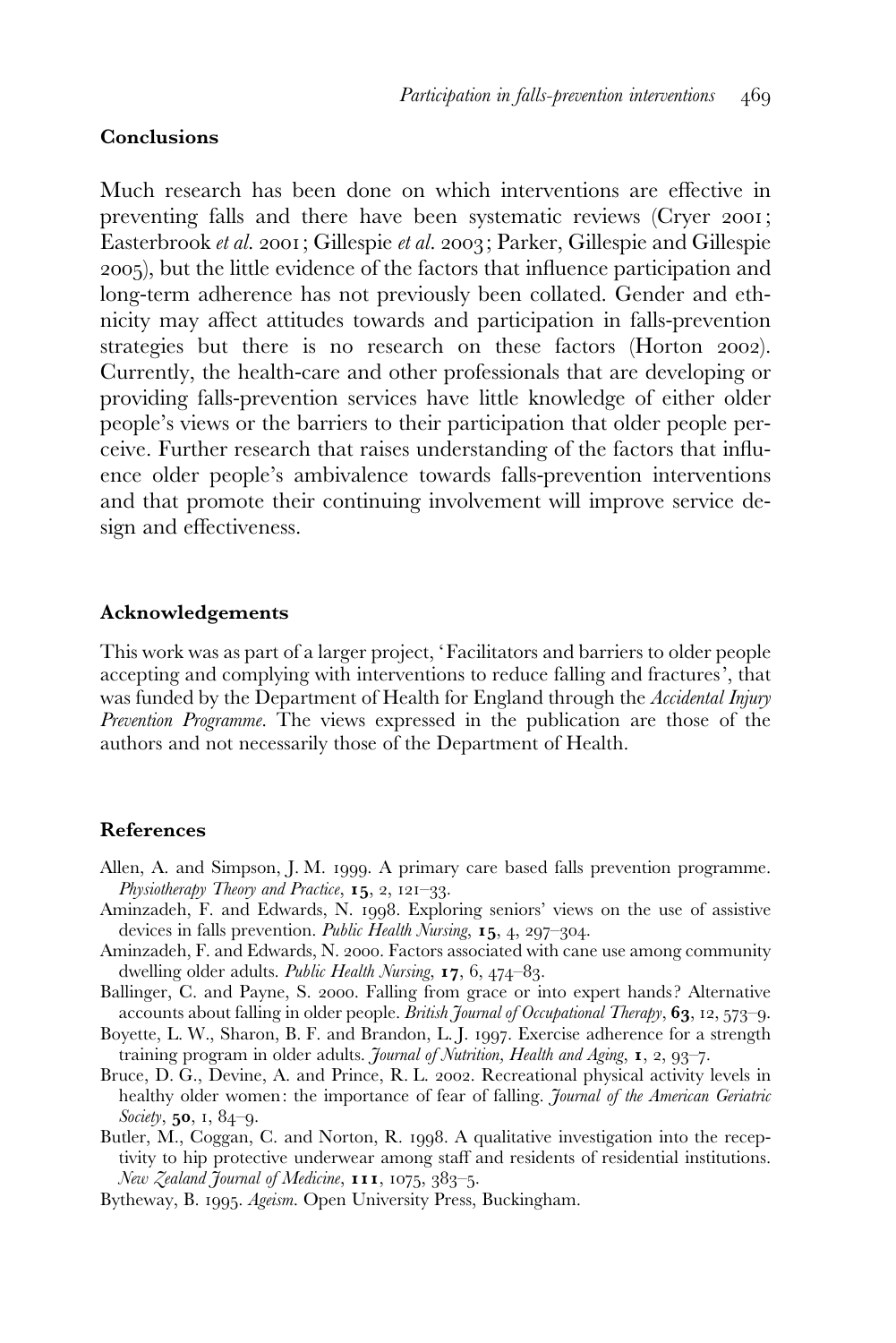- Cameron, I. D. and Quine, S. 1994. External hip protectors: likely non-compliance among high risk elderly people living in the community. Archives of Gerontology and Geriatrics, 19, 3, 273–81.
- Campbell, R., Pound, P., Pope, C., Britten, N., Pill, R. and Morgan, M. 2003. Evaluating meta-ethnography: a synthesis of qualitative research on lay experiences of diabetes and diabetes care. Social Science and Medicine, 56, 40, 671-84.
- Chandler, J. M., Duncan, P. W., Sanders, L. and Sudenski, S. 1996. The fear of falling syndrome: relationship to falls, physical performance and activities of daily living in frail older persons. Topics in Geriatric Rehabilitation,  $II, I, 55-63$ .
- Chater, K. 1999. Risk and representation: older people and non-compliance. Nursing Inquiry, 6, 2, 132–8.
- Cheal, B. and Clemson, L. 2001. Older people enhancing self-efficacy in fall-risk situations. Australian Occupational Therapy Journal, 48, 2, 80-91.
- Clemson, L., Cusick, A. and Fozzard, C. 1999. Managing risk and exerting control: determining follow through with falls prevention. Disability and Rehabilitation,  $2I$ ,  $12$ ,  $53I-4I$ .
- Commonwealth of Australia 2000. National Falls Prevention for Older People Initiative 'Step Out with Confidence': A Study into the Information Needs and Perceptions of Older Australians Concerning Falls and Their Prevention. Department of Health and Aged Care, Commonwealth of Australia, Canberra.
- Cryer, C. 2001. What Works to Prevent Accidental Injury Among Older People? Health Development Agency, London.
- Cumming, R. G., Thomas, M., Szonyi, G., Frampton, G., Salkeld, G. and Clemson, L. 2001. Adherence to occupational therapist recommendations for home modifications for falls prevention. American Journal of Occupational Therapy, 55, 6, 641-8.
- Cummings, S. R., Kelsey, J., Nevitt, M. and O'Dowd, K. 1985. Epidemiology of osteoporosis and osteoporotic fractures. Epidemiological Reviews, 7, 178-208.
- Department of Health 2001. National Service Framework for Older People. Department of Health, London.
- Dixon-Woods, M., Fitzpatrick, R. and Roberts, K. 2001. Including qualitative research in systematic reviews: opportunities and problems. Journal of Evaluation in Clinical Practice, 7, 2, 125–33.
- Easterbrook, L., Horton, K., Arber, S. and Davidson, K. 2001. International Review of Falls in Older People. Report for the Health Development Agency and Department of Trade and Industry (DTI), DTI, London.
- Edwards, N., Lockett, D., Aminzadeh, F. and Nair, R. 2003. Predictors of bath grab-bar use among community-living older adults. Canadian Journal on Aging,  $22$ ,  $2$ ,  $217-27$ .
- Egger, G., Davey-Smith, G. and Altman, D. (eds) 2001. Systematic Reviews in Health Care: Meta-analysis in Context. BMJ Books, London.
- Gavin, T. S. and Myers, A. M. 2003. Characteristics, enrolment, attendance, and dropout patterns of older adults in beginner Tai-chi and line-dancing programs. Journal of Aging and Physical Activity,  $II, I, 123-4I$ .
- Giacomini, M. and Cook, D. 2000. User's guide to the medical literature: XXIII. Qualitative research in health care. B. What are the results and how do they help me care for my patients? Evidence Based Medicine Working Group. *Journal of American* Medical Association,  $284, 4, 478-82$ .
- Gillespie, L. D., Gillespie, W. J., Robertson, M. C., Lamb, S. E., Cumming, R. G. and Rowe, B. H. Interventions for preventing falls in elderly people. Cochrane Database of Systematic Reviews 2003, Issue 4. Art. No.: CD000340. DOI: 10.1002/14651858. CD000340.
- Green, S. and Higgins, J. (eds) 2005. Cochrane Handbook for Systematic Reviews of Interventions. Version 4.2.5 (updated May 2005), Available online at http://www.cochrane.org/ resources/handbook/hbook.htm [Accessed June 2005].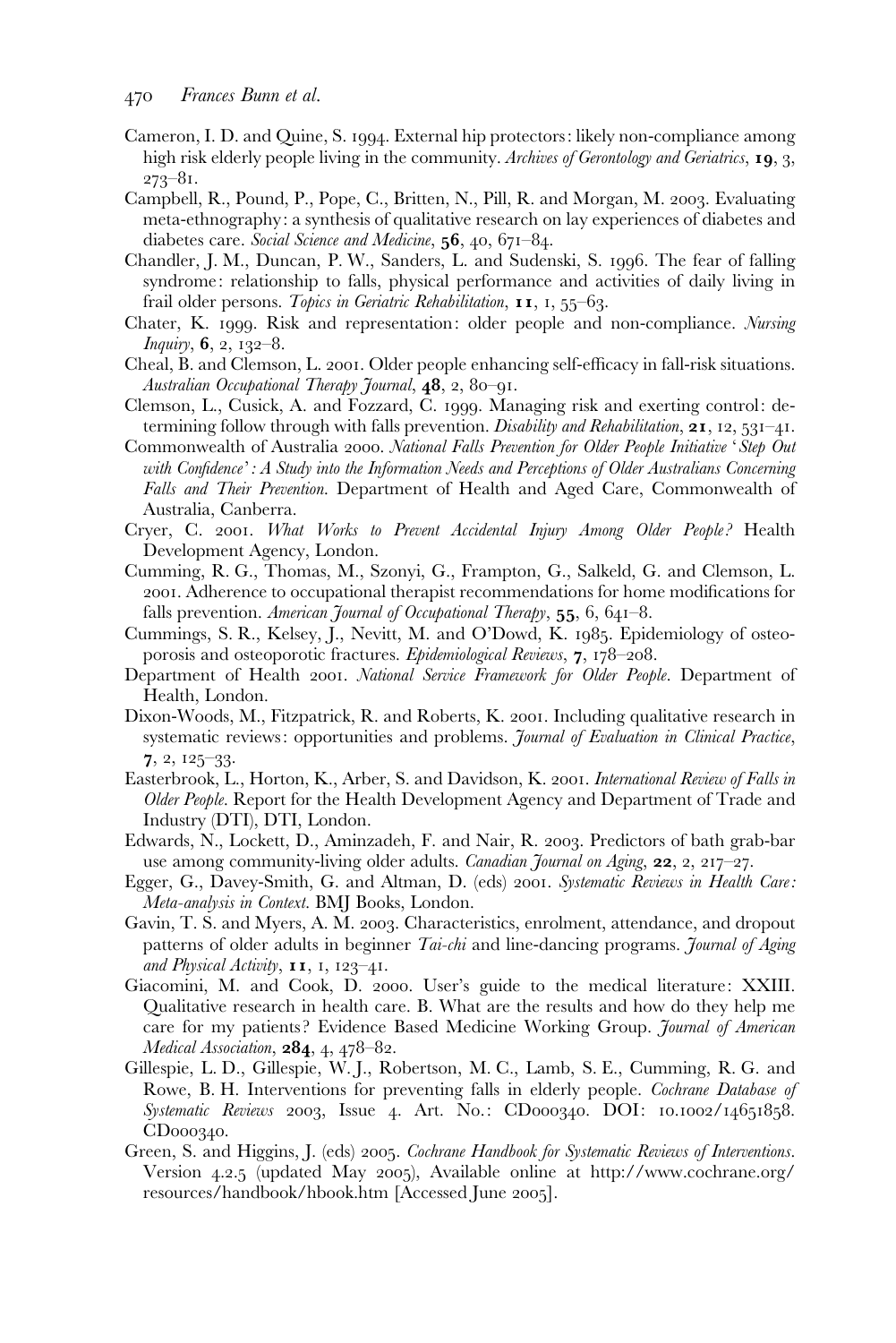- Grimley Evans, J. 1997. The rationing debate. Rationing healthcare by age: the case against. British Medical Journal, 314, 822.
- Grossman, M. D. and Stewart, A. L. 2003. 'You aren't going to get better by just sitting around': physical activity perceptions, motivations, and barriers in adults 75 years of age or older. American Journal of Geriatric Cardiology, 12, 1, 33–7.
- Harden, A., Garcia, J., Oliver, S., Rees, R., Shepherd, J., Brunton, G. and Oakley, A. 2004. Applying systematic review methods to studies of people's views: an example from public health research. Journal of Epidemiology and Community Health, 58, 9, 794–800.
- Health Education Board for Scotland 2003. The Construction of the Risks of Falling in Older People: Lay and Professional Perspectives. Health Education Board for Scotland, Edinburgh.
- Higgins, J. P. T. and Green, S. (eds) 2006. Cochrane Handbook for Systematic Reviews of Interventions 4.2.6. Online Cochrane Library. Available online at http://www.cochrane. org/resources/handbook/hbook.htm [Accessed 6 October 2006].
- Hinman, M. R. 1998. Causal attributions of falls in older adults. Physical and Occupational Therapy in Geriatrics,  $15, 3, 71-84$ .
- Horton, K. 2002. Gender and Falls: Older People and Key Family Members' Perspectives. Unpublished PhD thesis, Department of Sociology, University of Surrey, Guildford, Surrey.
- Jensen, G. F., Christiansen, C., Boesen, J., Hegedus, V. and Transbol, I. 1982. Epidemiology of postmenopausal spinal and long bone fractures: a unifying approach to postmenopausal osteoporosis. Clinical Orthopaedics,  $166, 75-81$ .
- Lachman, M. E., Howland, J., Tennstedt, S., Jette, A., Assmann, S. and Peterson, E. W. 1998. Fear of falling and activity restriction: the survey of activities of fear of falling in the elderly (SAFE). *Journal of Gerontology: Psychological Sciences*, 53B, 1, 43–50.
- Lilley, J., Arie, T. and Chilvers, C. 1995. Accidents involving older people: a review of the literature. Age and Ageing,  $24$ ,  $4$ ,  $346-65$ .
- Lu-Yao, G. L., Baron, J. A., Barrett, J. A. and Fisher, E. S. 1994. Treatment and survival among elderly Americans with hip fractures: a population-based study. American Journal of Public Health,  $84, 8, 1287 - 91$ .
- Magaziner, J., Simonsick, E. M., Kashner, T. M., Hebel, J. R. and Kenzora, J. E. 1989. Survival experience of aged hip-fracture patients. American Journal of Public Health, 79, 3, 274–8.
- Mays, N. and Pope, C. 1995. Qualitative research: rigour and qualitative research. British Medical Journal, 311, 109-12.
- McCormack, B. 2003. A conceptual framework for person-centred practice with older people. International Journal of Nursing Practice, 9, 3, 202–9.
- National Institute for Health and Clinical Excellence (NICE) 2004. Falls: The Assessment and Prevention of Falls in Older People: Clinical Guideline. NICE, London.
- Parker, M. J., Twemlow, T. R. and Pryor, G. A. 1996. Environmental hazards and hip fractures. Age and Ageing,  $25, 4, 322-5$ .
- Parker, M. J., Gillespie, W. J. and Gillespie, L. D. 2005. *Hip Protectors for Preventing Hip* Fractures in Older People. Cochrane Database of Systematic Reviews 2005, Issue 3. Available online at http://www.cochrane.org/reviews/en/ab001255.html [Accessed 26 September 2007].
- Peersman, G., Harden, A., Oliver, S. and Oakley, A. I. 1998. Reviews of Effectiveness in Health Promotion. Report for the Department of Health, EPPI-Centre, London.
- Rejeski, W. J., Brawley, L. R., Ettinger, W., Morgan, T. and Thompson, C. 1997. Compliance to exercise therapy in older participants with knee osteoarthritis: implications for treating disability. Medicine and Science in Sports and Exercise, 29, 8, 977–85.
- Resnick, B. 2001. A prediction model of aerobic exercise in older adults living in a continuing-care retirement community. Journal of Aging and Health, 13, 2, 287-310.